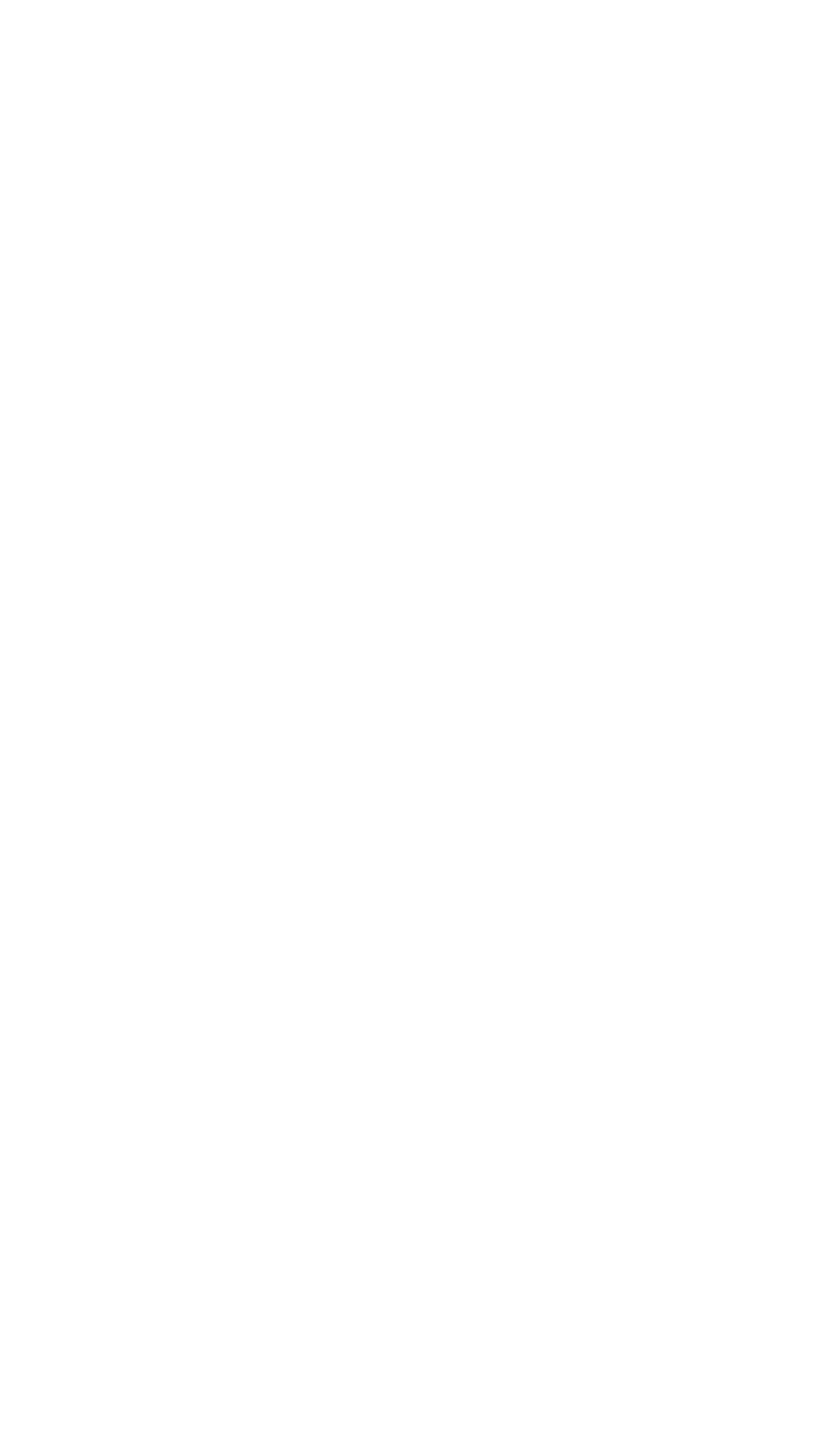### Table of Contents

|                                                                                                                                                                                                                                                                         | $\overline{2}$ |
|-------------------------------------------------------------------------------------------------------------------------------------------------------------------------------------------------------------------------------------------------------------------------|----------------|
|                                                                                                                                                                                                                                                                         | 4              |
|                                                                                                                                                                                                                                                                         | 6              |
|                                                                                                                                                                                                                                                                         | 7              |
|                                                                                                                                                                                                                                                                         | 8              |
| Statement of Assets and Liabilities <b>Statement and Statement of Assets and Liabilities</b>                                                                                                                                                                            | 12             |
|                                                                                                                                                                                                                                                                         | 13             |
| Statement of Changes in Net Assets <b>Constant Changes</b> in the Assets <b>Constant Changes</b> in Net Assets <b>Changes</b> in Net Assets <b>Changes</b> in Net Assets <b>Changes</b> in Net Assets <b>Changes</b> in Net Assets <b>Changes</b> in Net Assets <b></b> | 14             |
|                                                                                                                                                                                                                                                                         | 15             |
|                                                                                                                                                                                                                                                                         | 22             |
| Report of Independent Registered Public Accounting Firm <b>Fig. 1996</b> Contract Contract Publishers And The Publishers                                                                                                                                                | 24             |
|                                                                                                                                                                                                                                                                         | 25             |
|                                                                                                                                                                                                                                                                         | 28             |

Any opinions expressed in this report reflect those of the author as of the date of the report, and do not necessarily represent the opinions of American Century Investments<sup>®</sup> or any other person in the American Century Investments organization. Any such opinions are subject to change at any time based upon market or other conditions and American Century Investments disclaims any responsibility to update such opinions. These opinions may not be relied upon as investment advice and, because investment decisions made by American Century Investments funds are based on numerous factors, may not be relied upon as an indication of trading intent on behalf of any American Century Investments fund. Security examples are used for representational purposes only and are not intended as recommendations to purchase or sell securities. Performance information for comparative indices and securities is provided to American Century Investments by third party vendors. To the best of American Century Investments' knowledge, such information is accurate at the time of printing.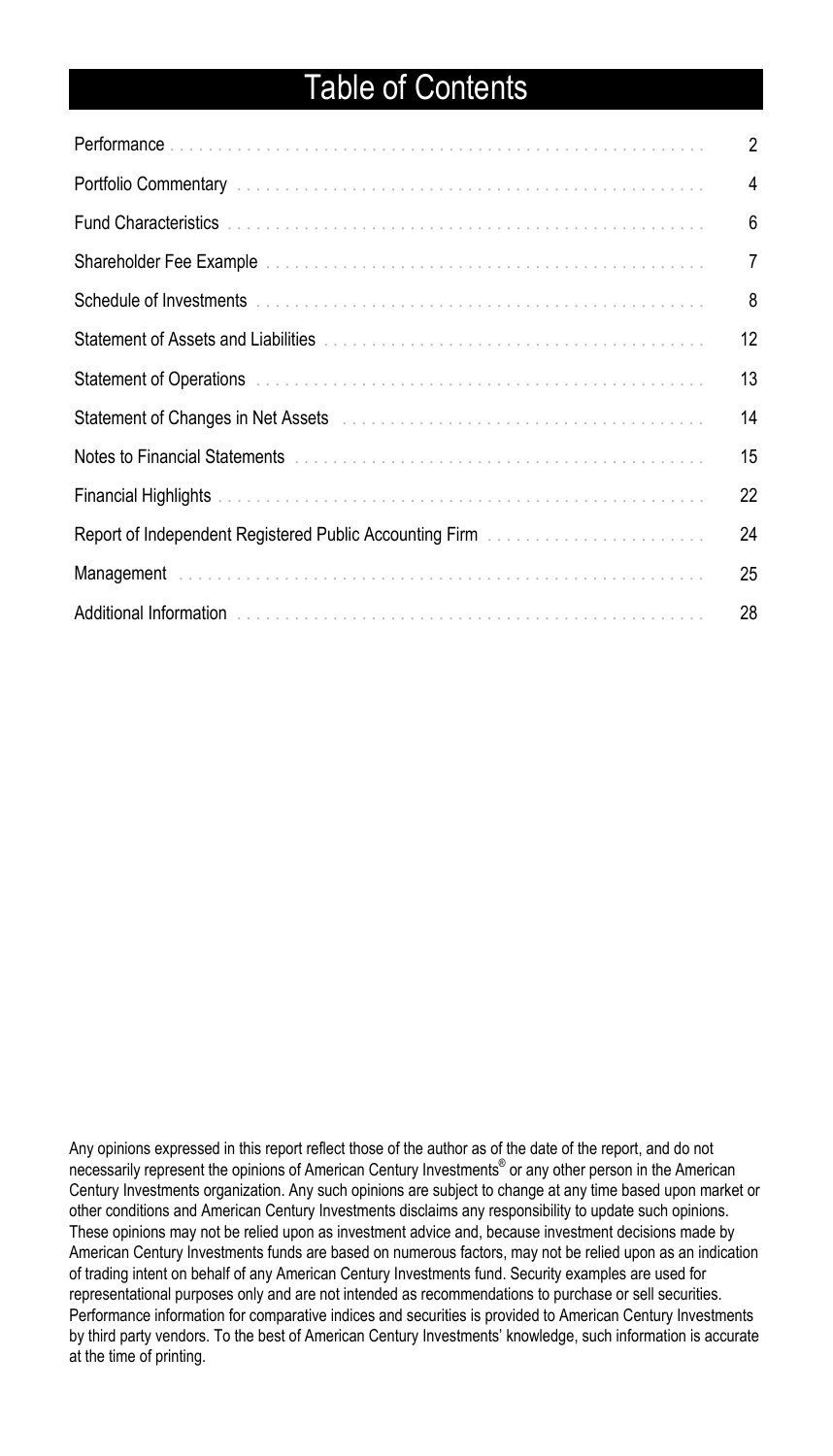### **Performance**

<span id="page-3-0"></span>

| Total Returns as of December 31, 2021 |  |
|---------------------------------------|--|
|                                       |  |

|                                   |                  |        |         | <b>Average Annual Returns</b> |                          |
|-----------------------------------|------------------|--------|---------|-------------------------------|--------------------------|
|                                   | Ticker<br>Symbol | 1 vear | 5 years | 10 years                      | Inception<br><b>Date</b> |
| Class I                           | <b>AVIPX</b>     | 23.20% | 9.41%   | 12.82%                        | 12/1/04                  |
| <b>Russell Midcap Value Index</b> |                  | 28.34% | 11.21%  | 13.43%                        |                          |
| Class II                          | <b>AVMTX</b>     | 23.02% | 9.25%   | 12.67%                        | 10/29/04                 |

Fund returns would have been lower if a portion of the fees had not been waived.

The performance information presented does not include the fees and charges assessed with investments in variable insurance products, those charges are disclosed in the separate account prospectus. The inclusion of such fees and charges would lower performance.

**Data presented reflect past performance. Past performance is no guarantee of future results. Current performance may be higher or lower than the performance shown. Total returns for periods less than one year are not annualized. Investment return and principal value will fluctuate, and redemption value may be more or less than original cost. Data assumes reinvestment of dividends and capital gains, and none of the charts reflect the deduction of taxes that a shareholder would pay on fund distributions or the redemption of fund shares. To obtain performance data current to the most recent month end, please call 1-800-345-6488 or visit ipro.americancentury.com (for Investment Professionals). For additional information about the fund, please consult the prospectus.**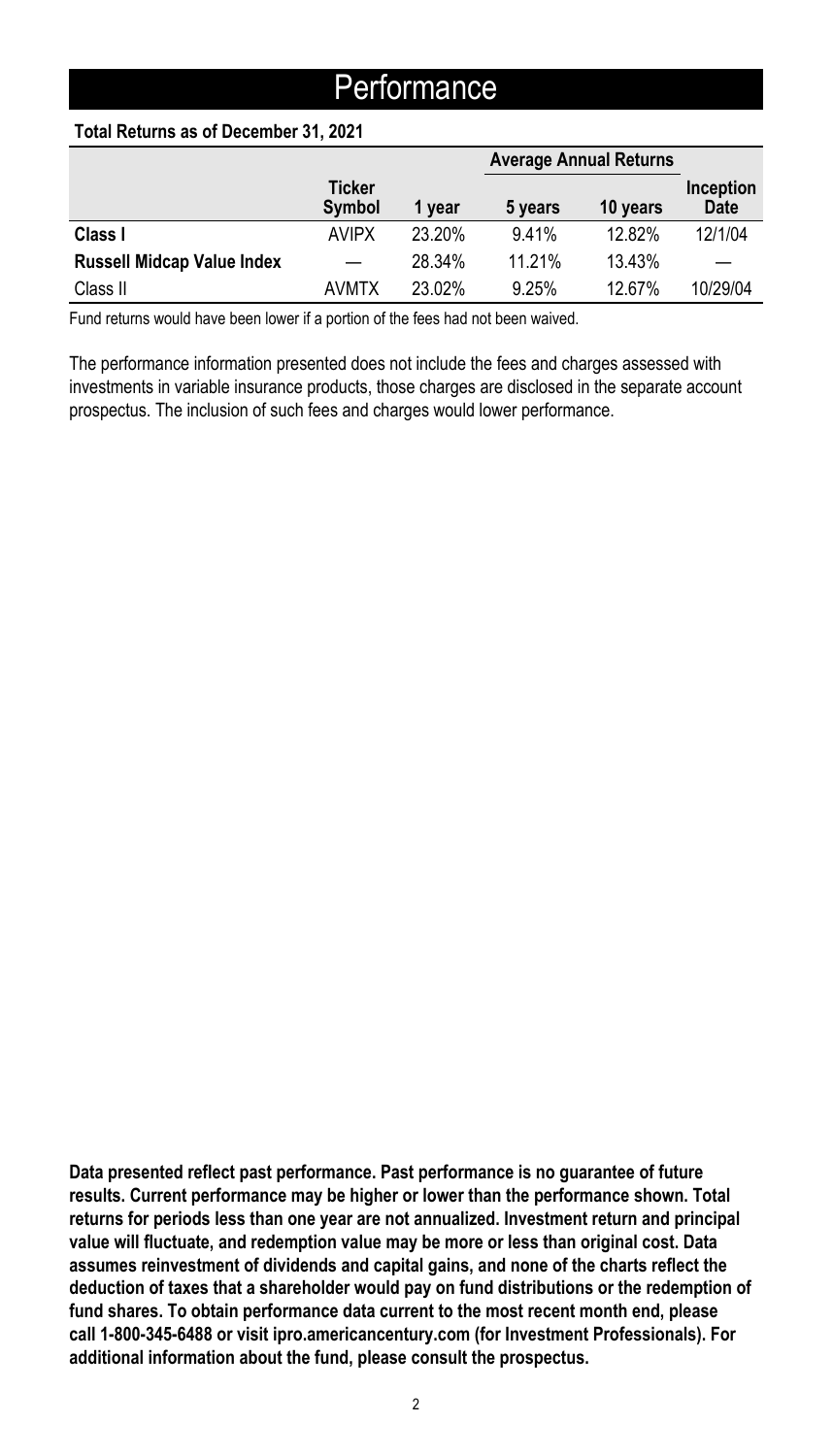#### **Growth of \$10,000 Over 10 Years**

#### **\$10,000 investment made December 31, 2011**

Performance for other share classes will vary due to differences in fee structure.



Value on December 31, 2021  $-$  Class I  $-$  \$33,457 **Russell Midcap Value Index - \$35,286** 

Ending value of Class I would have been lower if a portion of the fees had not been waived.

#### **Total Annual Fund Operating Expenses**

| Class I  | Class II |
|----------|----------|
| $0.86\%$ | .01%     |

The total annual fund operating expenses shown is as stated in the fund's prospectus current as of the date of this report. The prospectus may vary from the expense ratio shown elsewhere in this report because it is based on a different time period, includes acquired fund fees and expenses, and, if applicable, does not include fee waivers or expense reimbursements.

**Data presented reflect past performance. Past performance is no guarantee of future results. Current performance may be higher or lower than the performance shown. Total returns for periods less than one year are not annualized. Investment return and principal value will fluctuate, and redemption value may be more or less than original cost. Data assumes reinvestment of dividends and capital gains, and none of the charts reflect the deduction of taxes that a shareholder would pay on fund distributions or the redemption of fund shares. To obtain performance data current to the most recent month end, please call 1-800-345-6488 or visit ipro.americancentury.com (for Investment Professionals). For additional information about the fund, please consult the prospectus.**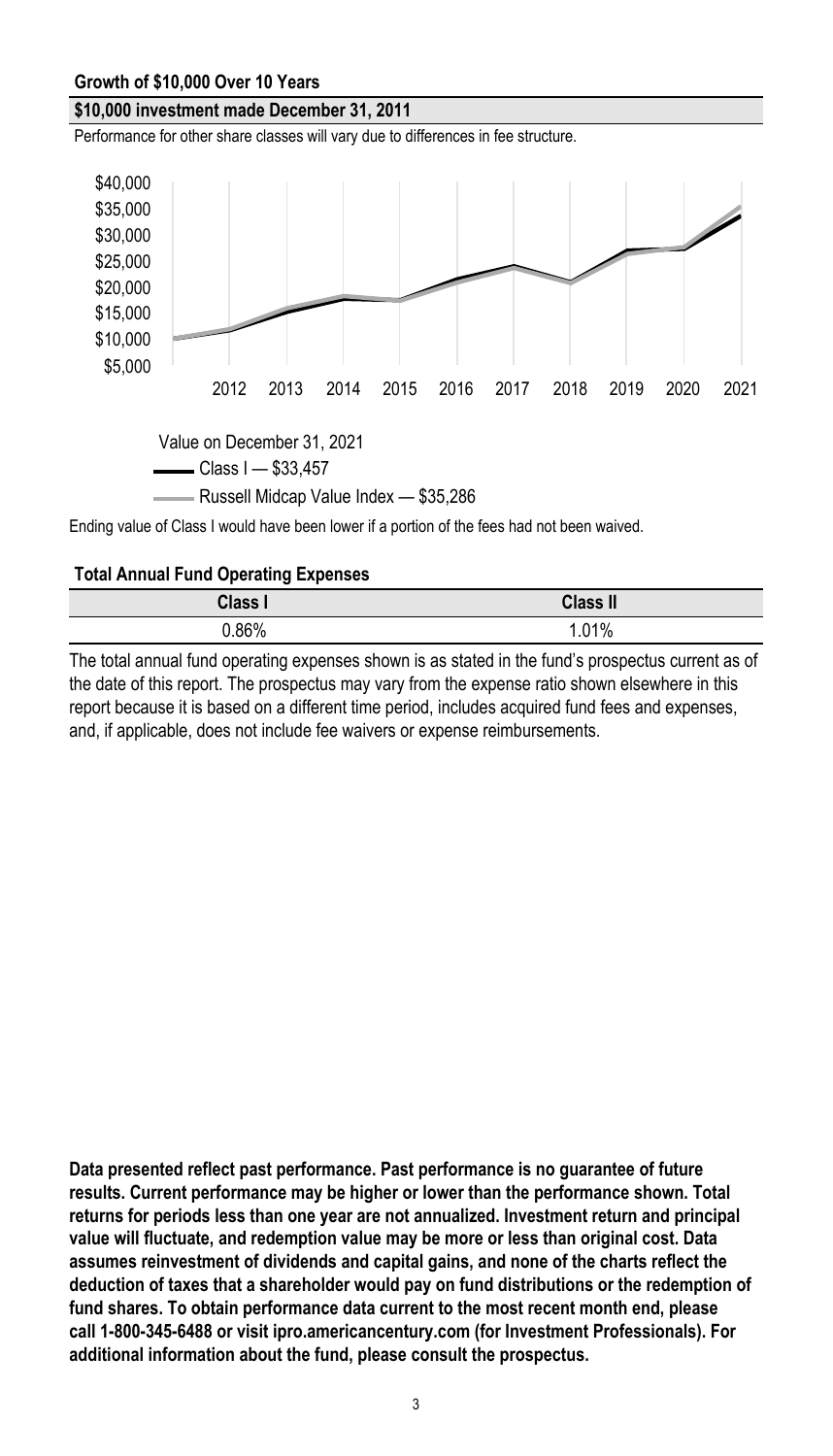### Portfolio Commentary

#### <span id="page-5-0"></span>**Portfolio Managers: Kevin Toney, Phillip N. Davidson, Michael Liss and Brian Woglom**

#### **Performance Summary**

VP Mid Cap Value returned 23.02%\* for the 12 months ended December 31, 2021. The fund's benchmark, the Russell Midcap Value Index, returned 28.34%. The fund's return reflects operating expenses, while the index's return does not.

Security selection in the materials and financials sectors hindered relative performance. Lack of exposure to select benchmark names in both sectors also limited returns. On the other hand, our choice of stocks in the industrials and information technology sectors supported relative performance.

#### **Materials, Financials and Health Care Detracted**

Within the materials sector, some of our higher-quality holdings in the containers and packaging industry, including Sonoco Products, negatively impacted relative results. A lack of exposure to the cyclical metals and mining industry was also detrimental. Companies in that industry often do not meet our high-quality investment criteria due to the commodity nature of their businesses. Hopes for an economic reopening led investors away from defensive sectors and toward more cyclical areas of the market, including many materials stocks.

Security selection in the financials sector negatively impacted returns against a backdrop of strong equity markets and rising interest rates late in the period. Our exposure to the banking industry, including not owning several benchmark names, detracted. The stock of global life insurer Reinsurance Group of America was a notable detractor. The company reported earnings that were below expectations due to continued high levels of COVID-19-related deaths.

The portfolio's health care holdings were an area of weakness. Medical device company Zimmer Biomet Holdings underperformed following strong performance in the second half of 2020, when elective surgeries began to be allowed during the pandemic. With additional waves of coronavirus variants in 2021, elective surgeries were again delayed by many providers.

#### **Industrials, Information Technology and Energy Contributed**

The portfolio's relative performance was buoyed by stock selection in the industrials sector. Select holdings in the machinery and electrical equipment industries benefited performance in the period. nVent Electric, a provider of electrical products based in the U.K., recently delivered strong quarterly results. We believe nVent has growing earnings power, supported by an end-market recovery and stronger demand for its industrial products.

\*All fund returns referenced in this commentary are for Class II shares. Returns would have been lower if a portion of the fees had not been waived. Performance for other share classes will vary due to differences in fee structure; when Class II performance exceeds that of the fund's benchmark, other share classes may not. See page 2 for returns for all share classes.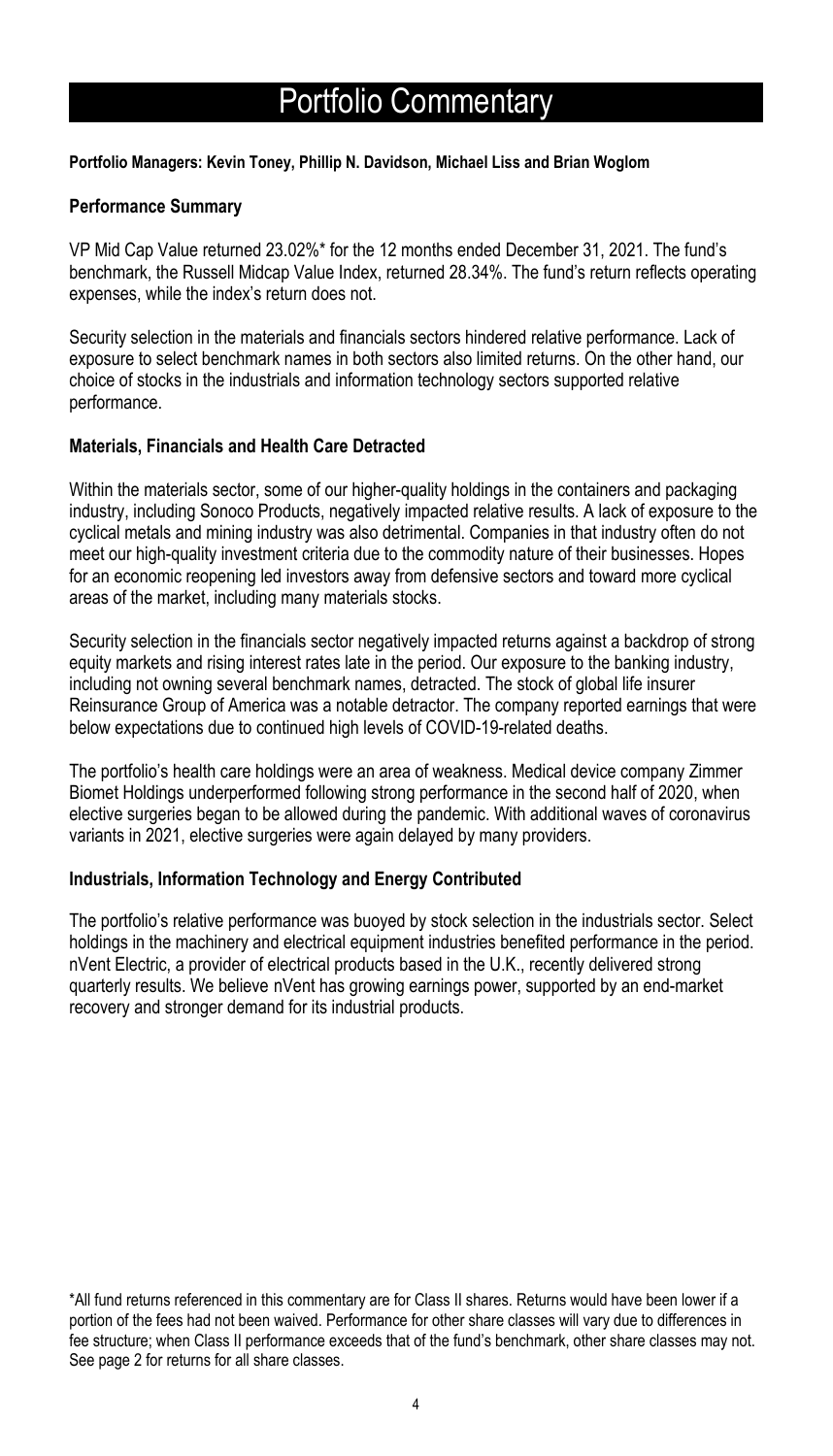Holdings in the information technology sector contributed positively to relative performance, including Applied Materials. The semiconductor equipment company continued to execute on its product road map, evidenced by a significant market share gain for the company's etch business and strong growth for its inspection business. While we believe Applied Materials remains well positioned given its balanced product portfolio and strong services business, we exited our position as its risk/reward became less attractive.

The portfolio benefited from stock selection in the energy sector. Exploration and production company ConocoPhillips outperformed due in part to its continued strong execution. In addition, strength in commodity markets increased the free cash flow and return on invested capital generation potential of the business.

#### **Portfolio Positioning**

As of December 31, 2021, the portfolio's largest sector overweight relative to the benchmark is health care. We believe long-term demographic trends support demand for companies in this sector. Through our bottom-up process, we are finding quality companies with attractive risk/reward profiles, particularly in the health care providers and services and health care equipment and supplies industries.

The portfolio also ended the year with notable allocations to the consumer staples and financials sectors. Despite a challenging environment from a cost inflation perspective, many consumer staples companies are generating strong returns on capital, buying back stock and growing dividends. Moreover, industry consolidation over time has enabled the companies to pass cost increases to consumers. We believe actions to offset inflation, including fewer promotions and price increases, should support earnings and margins. The sector has underperformed significantly since the market bottom in 2020. Some consumer staples companies were not direct beneficiaries of the reopening and are perceived relative losers in an inflationary environment. We think these conditions are temporary and can lead to outperformance. Within the financials sector, we have identified higher-quality companies selling at attractive valuations.

On the other hand, the portfolio is underweight in the real estate and information technology sectors. The extended valuation of real estate stocks has led to a continued underweight position in the sector. While we are underweight the information technology sector, we have found select stocks that meet our investment criteria.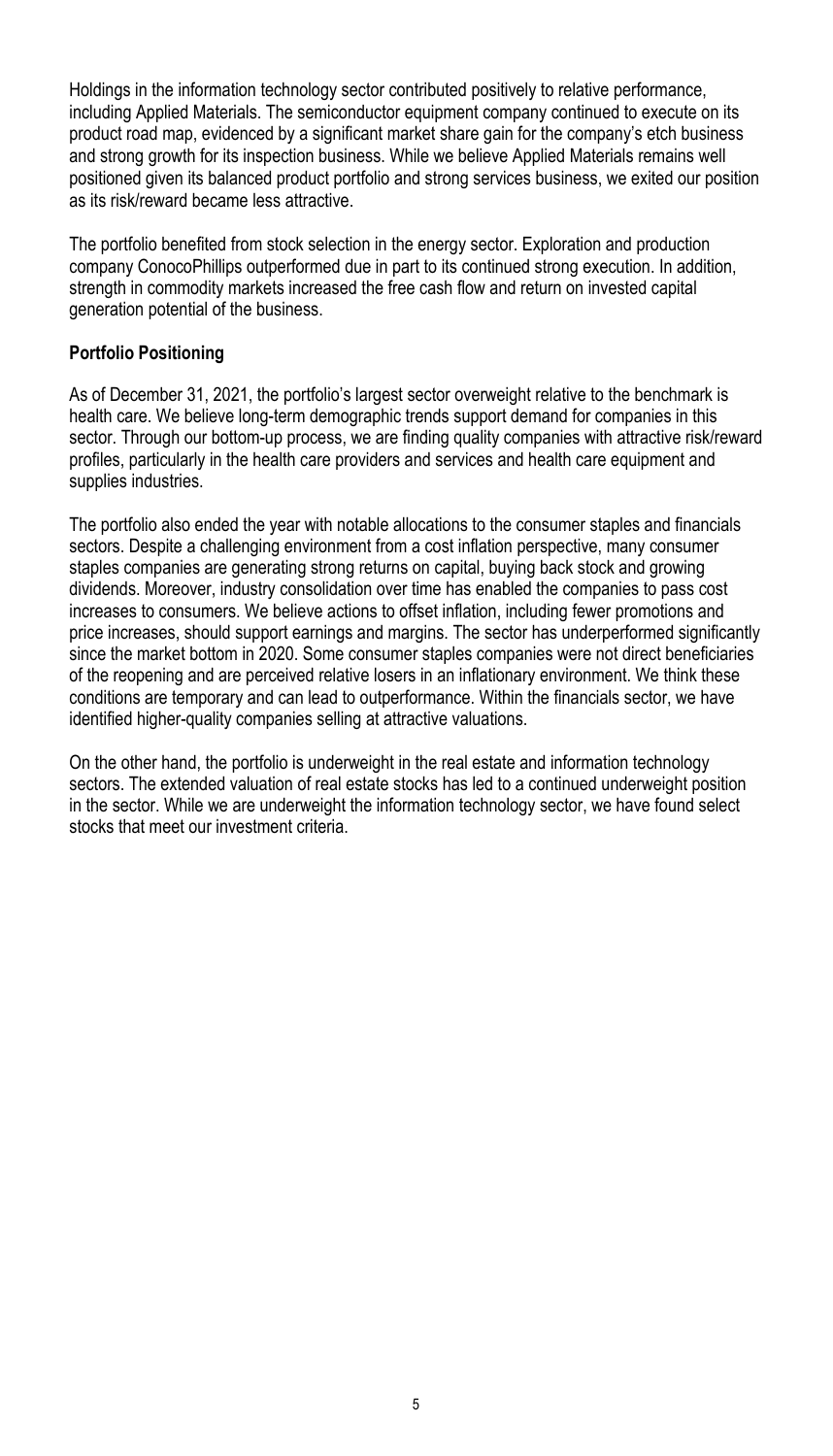# Fund Characteristics

#### <span id="page-7-0"></span>**DECEMBER 31, 2021**

| <b>Types of Investments in Portfolio</b> | % of net assets |
|------------------------------------------|-----------------|
| <b>Common Stocks</b>                     | 97.8%           |
| <b>Temporary Cash Investments</b>        | 2.1%            |
| Other Assets and Liabilities             | 0.1%            |
|                                          |                 |
| <b>Top Five Industries</b>               | % of net assets |
| <b>Lleeth Case Drawders and Campass</b>  | 0.001           |

| <b>Health Care Providers and Services</b>    | 8.9% |
|----------------------------------------------|------|
| Capital Markets                              | 7.0% |
| Insurance                                    | 6.8% |
| Equity Real Estate Investment Trusts (REITs) | 6.5% |
| Health Care Equipment and Supplies           | 5.7% |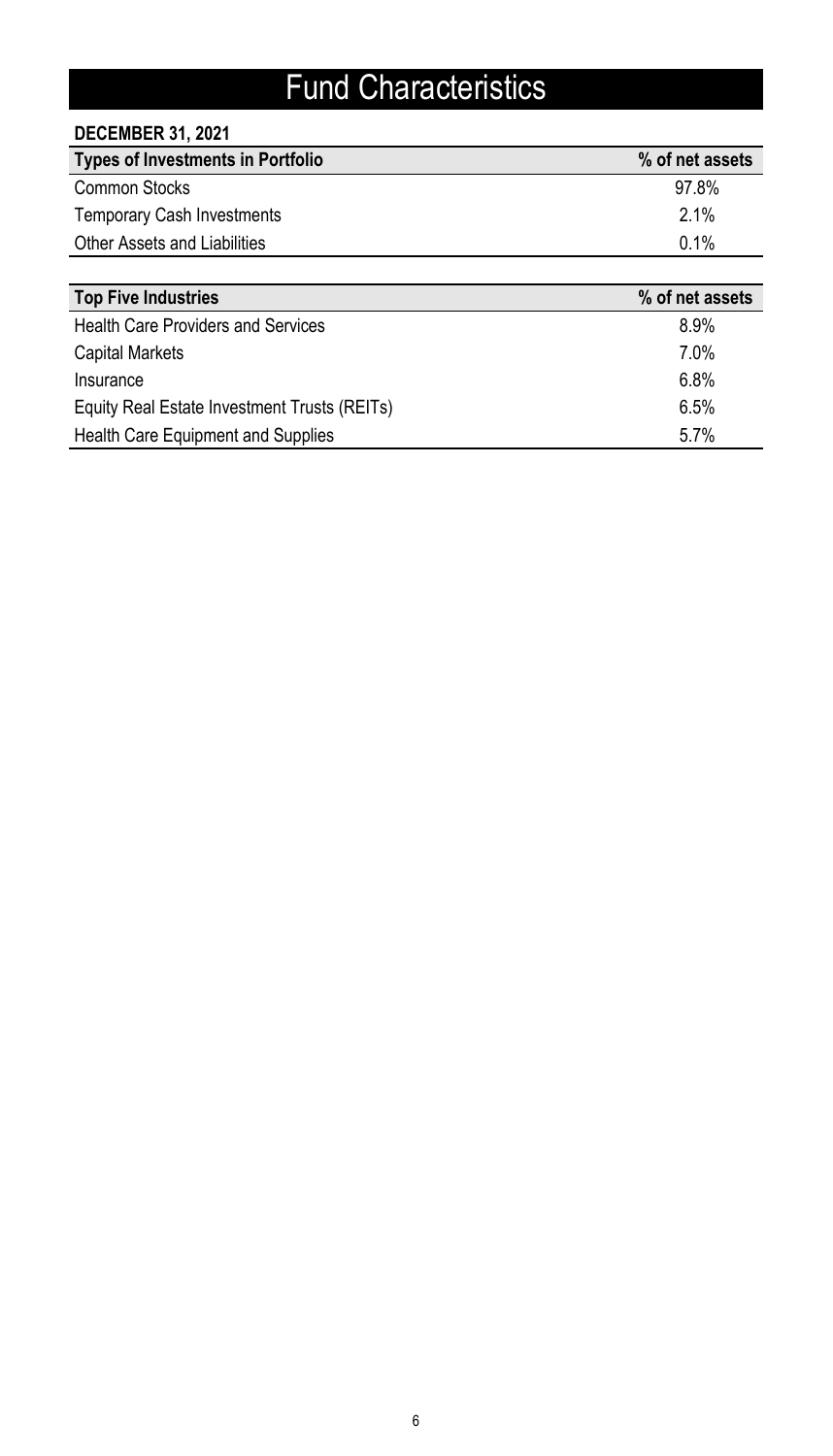### Shareholder Fee Example

<span id="page-8-0"></span>Fund shareholders may incur two types of costs: (1) transaction costs, including sales charges (loads) on purchase payments and redemption/exchange fees; and (2) ongoing costs, including management fees; distribution and service (12b-1) fees; and other fund expenses. This example is intended to help you understand your ongoing costs (in dollars) of investing in your fund and to compare these costs with the ongoing cost of investing in other mutual funds.

The example is based on an investment of \$1,000 made at the beginning of the period and held for the entire period from July 1, 2021 to December 31, 2021.

#### **Actual Expenses**

The table provides information about actual account values and actual expenses for each class. You may use the information, together with the amount you invested, to estimate the expenses that you paid over the period. First, identify the share class you own. Then simply divide your account value by \$1,000 (for example, an \$8,600 account value divided by \$1,000 = 8.6), then multiply the result by the number under the heading "Expenses Paid During Period" to estimate the expenses you paid on your account during this period.

#### **Hypothetical Example for Comparison Purposes**

The table also provides information about hypothetical account values and hypothetical expenses based on the actual expense ratio of each class of your fund and an assumed rate of return of 5% per year before expenses, which is not the actual return of a fund's share class. The hypothetical account values and expenses may not be used to estimate the actual ending account balance or expenses you paid for the period. You may use this information to compare the ongoing costs of investing in your fund and other funds. To do so, compare this 5% hypothetical example with the 5% hypothetical examples that appear in the shareholder reports of the other funds.

Please note that the expenses shown in the table are meant to highlight your ongoing costs only and do not reflect any transactional costs, such as sales charges (loads) or redemption/exchange fees. Therefore, the table is useful in comparing ongoing costs only, and will not help you determine the relative total costs of owning different funds. In addition, if these transactional costs were included, your costs would have been higher.

|              | <b>Beginning</b><br><b>Account Value</b><br>7/1/21 | Ending<br><b>Account Value</b><br>12/31/21 | <b>Expenses Paid</b><br>During Period <sup>(1)</sup><br>7/1/21 - 12/31/21 | Annualized<br>Expense Ratio <sup>(1)</sup> |
|--------------|----------------------------------------------------|--------------------------------------------|---------------------------------------------------------------------------|--------------------------------------------|
| Actual       |                                                    |                                            |                                                                           |                                            |
| Class I      | \$1,000                                            | \$1,064.20                                 | \$4.01                                                                    | 0.77%                                      |
| Class II     | \$1,000                                            | \$1,063.80                                 | \$4.79                                                                    | 0.92%                                      |
| Hypothetical |                                                    |                                            |                                                                           |                                            |
| Class I      | \$1,000                                            | \$1,021.32                                 | \$3.92                                                                    | 0.77%                                      |
| Class II     | \$1.000                                            | \$1.020.57                                 | \$4.69                                                                    | 0.92%                                      |

(1) Expenses are equal to the class's annualized expense ratio listed in the table above, multiplied by the average account value over the period, multiplied by 184, the number of days in the most recent fiscal half-year, divided by 365, to reflect the one-half year period. Annualized expense ratio reflects actual expenses, including any applicable fee waivers or expense reimbursements and excluding any acquired fund fees and expenses.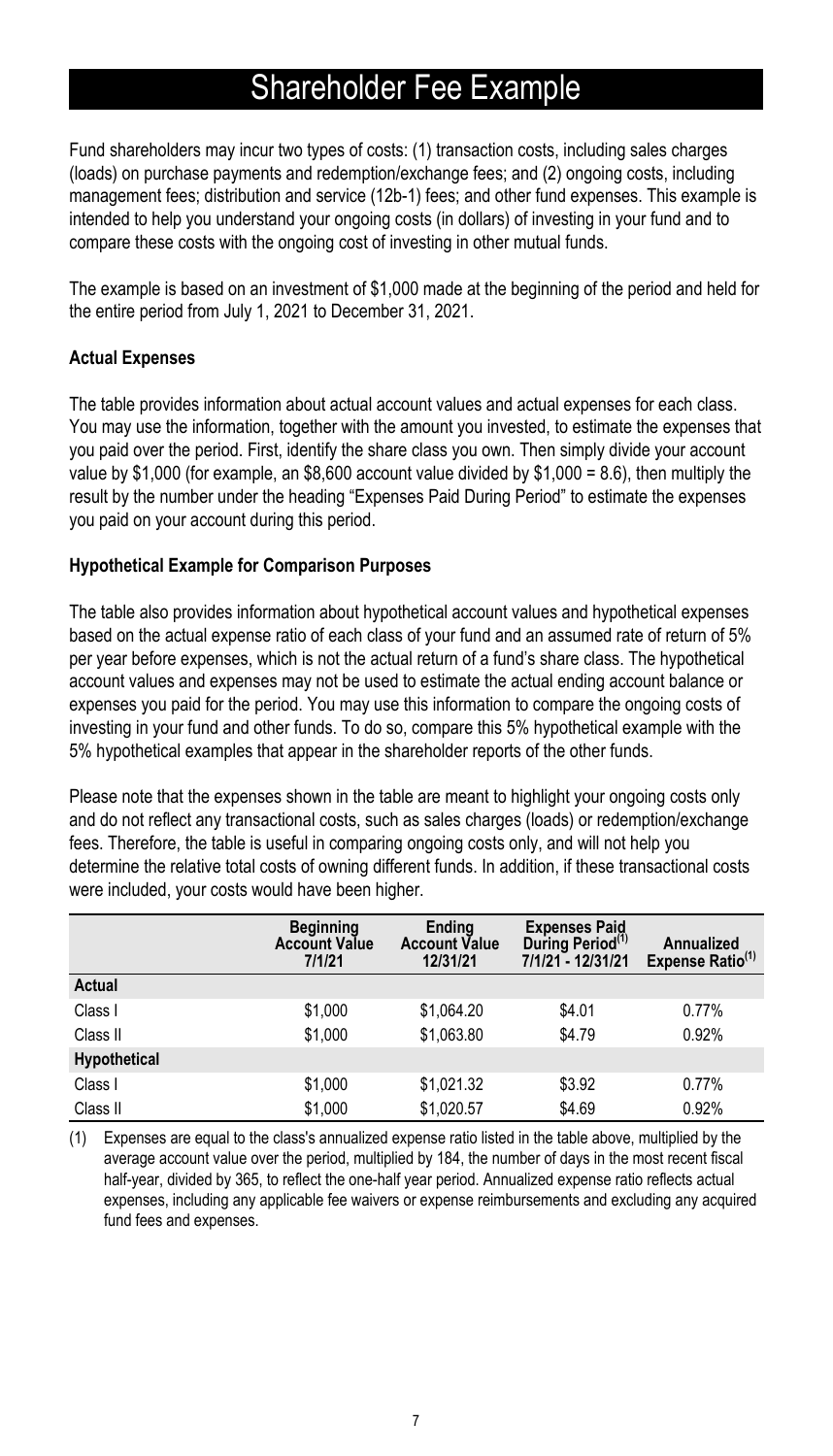# Schedule of Investments

#### <span id="page-9-0"></span>**DECEMBER 31, 2021**

|                                                | <b>Shares</b> | Value      |
|------------------------------------------------|---------------|------------|
| <b>COMMON STOCKS - 97.8%</b>                   |               |            |
| Aerospace and Defense - 2.4%                   |               |            |
| <b>BAE Systems plc</b>                         | 993,229 \$    | 7,406,699  |
| General Dynamics Corp.                         | 46,901        | 9,777,451  |
|                                                |               | 17,184,150 |
| Airlines - 1.8%                                |               |            |
| Southwest Airlines Co. <sup>(1)</sup>          | 309,574       | 13,262,150 |
| Auto Components - 1.9%                         |               |            |
| BorgWarner, Inc.                               | 232,079       | 10,459,800 |
| Bridgestone Corp.                              | 81,100        | 3,481,838  |
|                                                |               | 13,941,638 |
| Automobiles - 0.5%                             |               |            |
| Honda Motor Co. Ltd., ADR                      | 122,133       | 3,474,684  |
| Banks - 5.3%                                   |               |            |
| Commerce Bancshares, Inc.                      | 18,106        | 1,244,607  |
| First Hawaiian, Inc.                           | 216,441       | 5,915,333  |
| M&T Bank Corp.                                 | 54,428        | 8,359,052  |
| Prosperity Bancshares, Inc.                    | 99,760        | 7,212,648  |
| Truist Financial Corp.                         | 190,757       | 11,168,822 |
| Westamerica Bancorporation                     | 71,363        | 4,119,786  |
|                                                |               | 38,020,248 |
| Capital Markets - 7.0%                         |               |            |
| Ameriprise Financial, Inc.                     | 24,834        | 7,491,424  |
| Bank of New York Mellon Corp. (The)            | 242,078       | 14,059,890 |
| Northern Trust Corp.                           | 144,083       | 17,233,768 |
| State Street Corp.                             | 40,434        | 3,760,362  |
| T. Rowe Price Group, Inc.                      | 42,050        | 8,268,712  |
|                                                |               | 50,814,156 |
| Chemicals - 0.9%                               |               |            |
| Axalta Coating Systems Ltd. <sup>(1)</sup>     | 197,857       | 6,553,024  |
| <b>Commercial Services and Supplies - 0.5%</b> |               |            |
| Republic Services, Inc.                        | 28,242        | 3,938,347  |
| <b>Communications Equipment - 1.6%</b>         |               |            |
| F5, $Inc^{(1)}$                                | 30,600        | 7,488,126  |
| Juniper Networks, Inc.                         | 116,941       | 4,175,963  |
|                                                |               | 11,664,089 |
| <b>Containers and Packaging - 3.2%</b>         |               |            |
| Amcor plc                                      | 230,521       | 2,768,557  |
| Packaging Corp. of America                     | 53,496        | 7,283,481  |
| Sonoco Products Co.                            | 219,627       | 12,714,207 |
|                                                |               | 22,766,245 |
| Electric Utilities - 4.7%                      |               |            |
| Edison International                           | 205,700       | 14,039,025 |
| Evergy, Inc.                                   | 72,910        | 5,002,355  |
| <b>Eversource Energy</b>                       | 52,124        | 4,742,242  |
| Pinnacle West Capital Corp.                    | 94,578        | 6,676,261  |
| Xcel Energy, Inc.                              | 48,335        | 3,272,279  |
|                                                |               | 33,732,162 |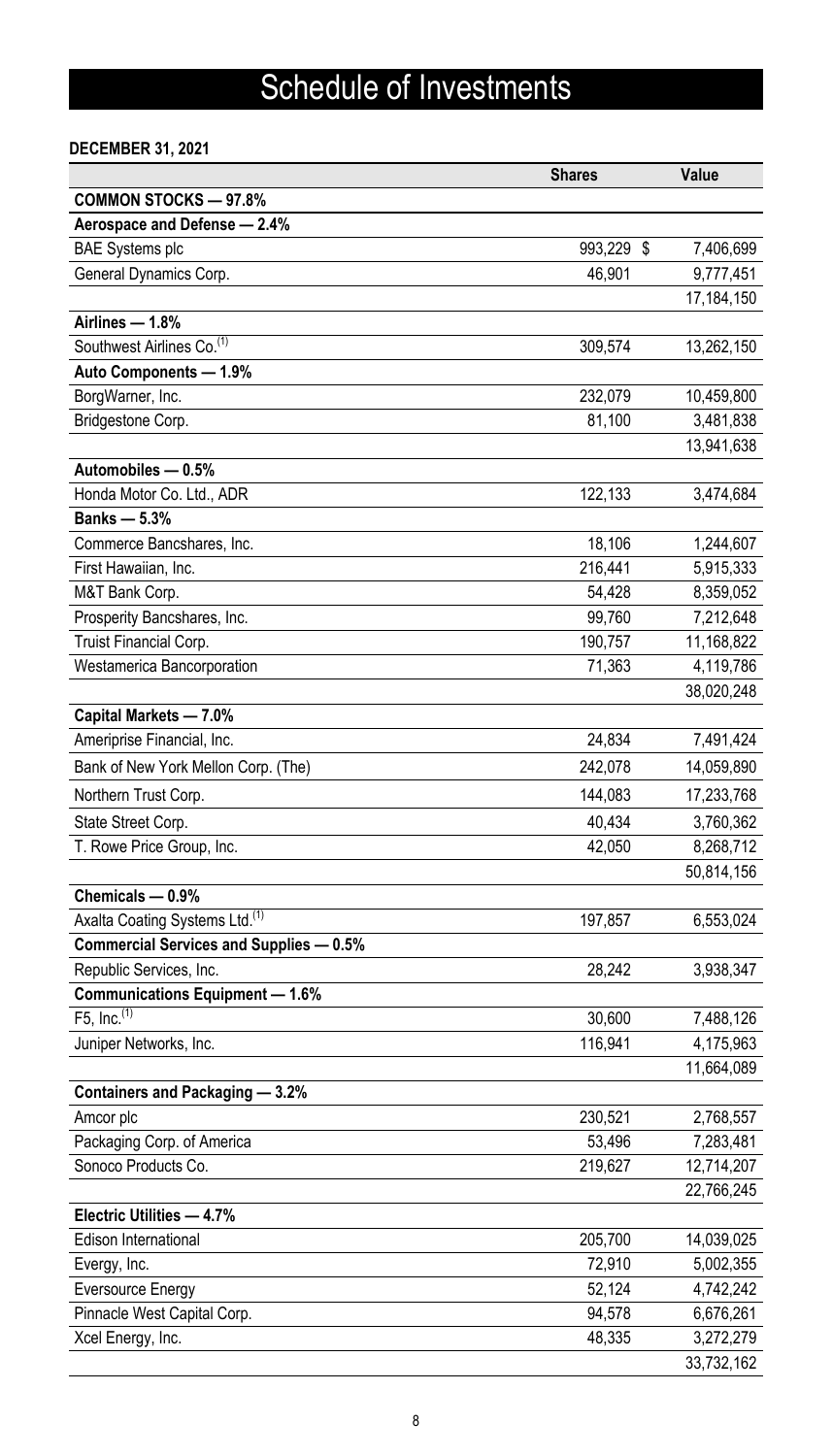|                                                         | <b>Shares</b> | Value      |
|---------------------------------------------------------|---------------|------------|
| Electrical Equipment - 3.8%                             |               |            |
| Emerson Electric Co.                                    | 137,116 \$    | 12,747,675 |
| Hubbell, Inc.                                           | 19,564        | 4,074,594  |
| nVent Electric plc                                      | 287,015       | 10,906,570 |
|                                                         |               | 27,728,839 |
| Electronic Equipment, Instruments and Components - 0.3% |               |            |
| Corning, Inc.                                           | 50,214        | 1,869,467  |
| <b>Energy Equipment and Services - 1.0%</b>             |               |            |
| Baker Hughes Co.                                        | 304,379       | 7,323,359  |
| Equity Real Estate Investment Trusts (REITs) - 6.5%     |               |            |
| Equinix, Inc.                                           | 7,448         | 6,299,816  |
| Essex Property Trust, Inc.                              | 19,435        | 6,845,590  |
| Healthcare Trust of America, Inc., Class A              | 228,015       | 7,613,421  |
| Healthpeak Properties, Inc.                             | 269,594       | 9,729,648  |
| MGM Growth Properties LLC, Class A                      | 186,125       | 7,603,206  |
| Regency Centers Corp.                                   | 89,252        | 6,725,138  |
| Weyerhaeuser Co.                                        | 61,560        | 2,535,041  |
|                                                         |               | 47,351,860 |
| Food and Staples Retailing - 2.2%                       |               |            |
| Koninklijke Ahold Delhaize NV                           | 300,818       | 10,322,972 |
| Sysco Corp.                                             | 68,035        | 5,344,149  |
|                                                         |               | 15,667,121 |
| Food Products - 5.0%                                    |               |            |
| Conagra Brands, Inc.                                    | 436,382       | 14,902,445 |
| General Mills, Inc.                                     | 79,344        | 5,346,199  |
| J.M. Smucker Co. (The)                                  | 41,927        | 5,694,525  |
| Kellogg Co.                                             | 71,926        | 4,633,473  |
| Orkla ASA                                               | 550,074       | 5,513,699  |
|                                                         |               | 36,090,341 |
| Gas Utilities - 1.6%                                    |               |            |
| Atmos Energy Corp.                                      | 63,627        | 6,666,201  |
| Spire, Inc.                                             | 75,860        | 4,947,589  |
|                                                         |               | 11,613,790 |
| Health Care Equipment and Supplies - 5.7%               |               |            |
| Becton Dickinson and Co.                                | 30,381        | 7,640,214  |
| Envista Holdings Corp. <sup>(1)</sup>                   | 145,861       | 6,572,497  |
| Koninklijke Philips NV                                  | 124,270       | 4,579,349  |
| Zimmer Biomet Holdings, Inc.                            | 175,126       | 22,248,007 |
|                                                         |               | 41,040,067 |
| Health Care Providers and Services - 8.9%               |               |            |
| AmerisourceBergen Corp.                                 | 38,627        | 5,133,142  |
| Cardinal Health, Inc.                                   | 154,952       | 7,978,478  |
| Centene Corp. <sup>(1)</sup>                            | 62,689        | 5,165,574  |
| Henry Schein, Inc. <sup>(1)</sup>                       | 148,326       | 11,499,715 |
| McKesson Corp.                                          | 43,913        | 10,915,454 |
| Quest Diagnostics, Inc.                                 | 64,526        | 11,163,643 |
| Universal Health Services, Inc., Class B                | 96,666        | 12,533,714 |
|                                                         |               | 64,389,720 |
| Health Care Technology - 2.3%                           |               |            |
| Cerner Corp.                                            | 179,978       | 16,714,557 |
| Hotels, Restaurants and Leisure - 1.5%                  |               |            |
| Cracker Barrel Old Country Store, Inc.                  | 28,395        | 3,652,733  |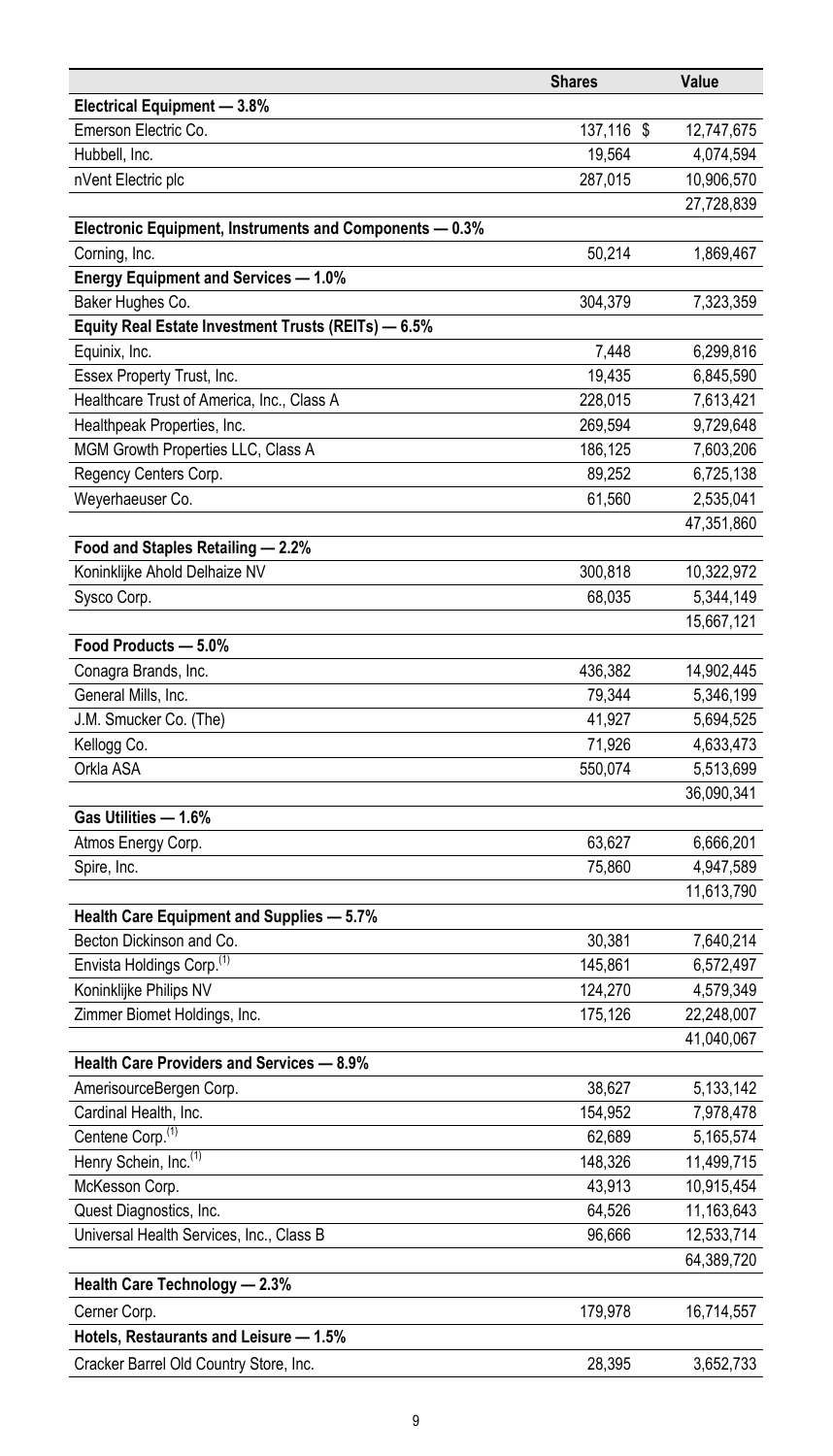|                                                     | <b>Shares</b> | Value        |
|-----------------------------------------------------|---------------|--------------|
| Sodexo SA                                           | 79,922 \$     | 7,006,597    |
|                                                     |               | 10,659,330   |
| Household Products - 1.1%                           |               |              |
| Kimberly-Clark Corp.                                | 55,957        | 7,997,374    |
| Insurance $-6.8%$                                   |               |              |
| Aflac, Inc.                                         | 210,709       | 12,303,299   |
| Allstate Corp. (The)                                | 66,461        | 7,819,137    |
| Arthur J. Gallagher & Co.                           | 16,600        | 2,816,522    |
| Chubb Ltd.                                          | 56,711        | 10,962,803   |
| Progressive Corp. (The)                             | 37,982        | 3,898,852    |
| Reinsurance Group of America, Inc.                  | 106,979       | 11,713,131   |
|                                                     |               | 49,513,744   |
| IT Services - 1.2%                                  |               |              |
| Amdocs Ltd.                                         | 63,488        | 4,751,442    |
| Euronet Worldwide, Inc. <sup>(1)</sup>              | 32,266        | 3,845,139    |
|                                                     |               | 8,596,581    |
| Leisure Products - 0.7%                             |               |              |
| Polaris, Inc.                                       | 46,030        | 5,059,157    |
| Machinery - 2.4%                                    |               |              |
| Cummins, Inc.                                       | 14,733        | 3,213,857    |
| IMI plc                                             | 20,783        | 490,146      |
| Oshkosh Corp.                                       | 60,022        | 6,765,079    |
| PACCAR, Inc.                                        | 75,757        | 6,686,313    |
|                                                     |               | 17, 155, 395 |
| Media - 1.4%                                        |               |              |
| Fox Corp., Class B                                  | 287,661       | 9,858,142    |
| Multi-Utilities - 1.4%                              |               |              |
| NorthWestern Corp.                                  | 180,012       | 10,289,486   |
| Multiline Retail - 1.3%                             |               |              |
| Dollar Tree, Inc. <sup>(1)</sup>                    | 64,989        | 9,132,254    |
| Oil, Gas and Consumable Fuels - 3.5%                |               |              |
| ConocoPhillips                                      | 138,344       | 9,985,670    |
| Devon Energy Corp.                                  | 207,264       | 9,129,979    |
| Pioneer Natural Resources Co.                       | 34,912        | 6,349,795    |
|                                                     |               | 25,465,444   |
| Paper and Forest Products - 1.4%                    |               |              |
| Mondi plc                                           | 412,993       | 10,243,841   |
| Road and Rail - 0.6%                                |               |              |
| Heartland Express, Inc.                             | 275,503       | 4,633,960    |
| Software - 1.7%                                     |               |              |
| CDK Global, Inc.                                    | 110,228       | 4,600,917    |
| Open Text Corp.                                     | 157,537       | 7,479,857    |
|                                                     |               | 12,080,774   |
|                                                     |               |              |
| Specialty Retail - 1.9%                             |               |              |
| Advance Auto Parts, Inc.                            | 58,541        | 14,042,815   |
| Technology Hardware, Storage and Peripherals - 1.4% |               |              |
| HP, Inc.                                            | 266,437       | 10,036,682   |
| Thrifts and Mortgage Finance - 0.4%                 |               |              |
| Capitol Federal Financial, Inc.                     | 257,944       | 2,922,506    |
| Trading Companies and Distributors - 2.0%           |               |              |
| Beacon Roofing Supply, Inc. <sup>(1)</sup>          | 67,352        | 3,862,637    |
|                                                     |               |              |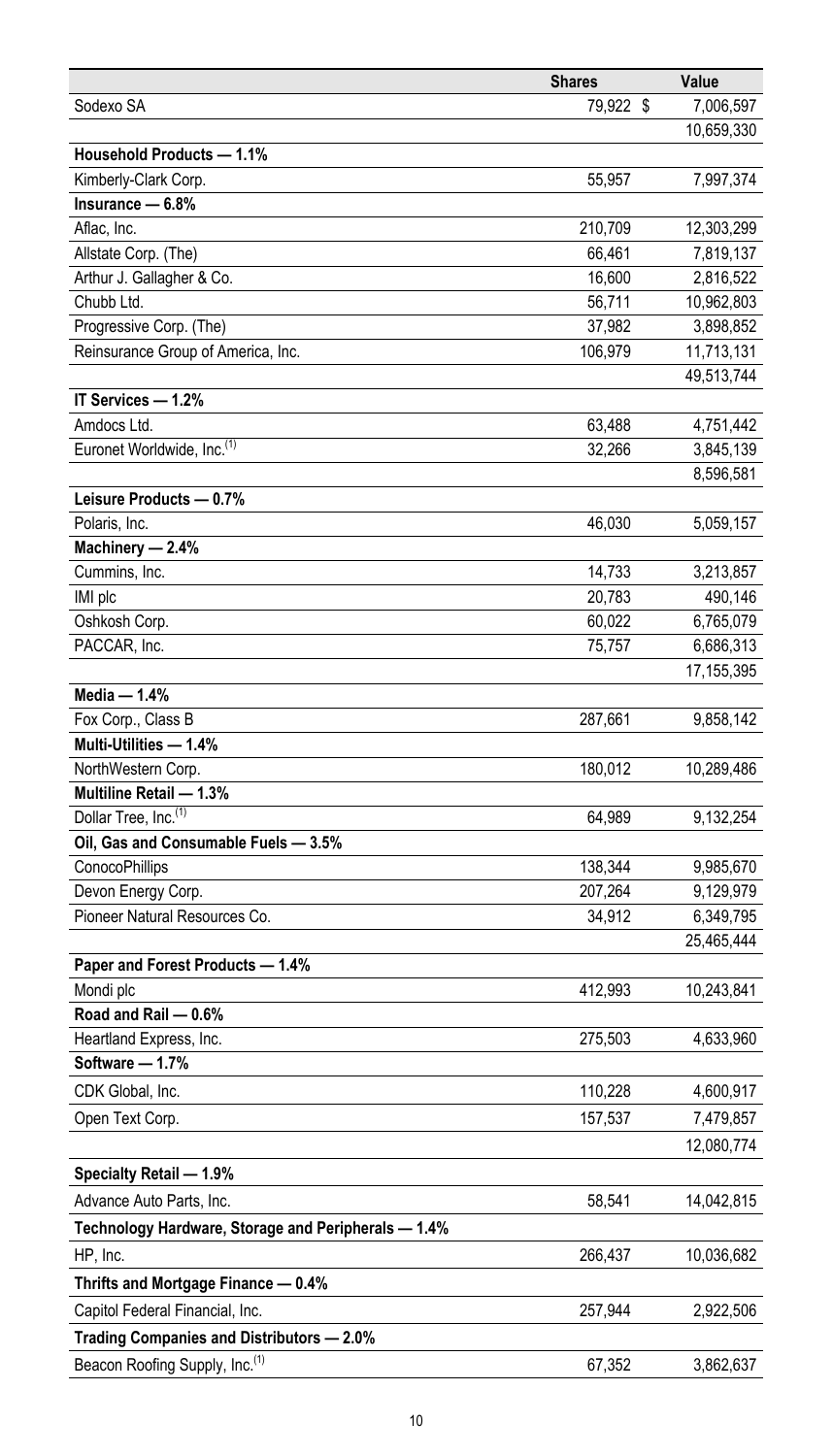|                                                                                                                                                                                                                                                                         | <b>Shares</b> | Value             |
|-------------------------------------------------------------------------------------------------------------------------------------------------------------------------------------------------------------------------------------------------------------------------|---------------|-------------------|
| MSC Industrial Direct Co., Inc., Class A                                                                                                                                                                                                                                | 128,583 \$    | 10,808,687        |
|                                                                                                                                                                                                                                                                         |               | 14,671,324        |
| <b>TOTAL COMMON STOCKS</b><br>(Cost \$549,322,485)                                                                                                                                                                                                                      |               | 707,498,823       |
| TEMPORARY CASH INVESTMENTS - 2.1%                                                                                                                                                                                                                                       |               |                   |
| Repurchase Agreement, BMO Capital Markets Corp., (collateralized<br>by various U.S. Treasury obligations, 2.00% - 2.375%, 4/30/24 -<br>5/15/51, valued at \$3,002,974), in a joint trading account at 0.01%,<br>dated 12/31/21, due 1/3/22 (Delivery value \$2,943,440) |               | 2,943,438         |
| Repurchase Agreement, Fixed Income Clearing Corp.,<br>(collateralized by various U.S. Treasury obligations, 2.25%, 5/15/41,<br>valued at \$10,010,284), at 0.01%, dated 12/31/21, due 1/3/22<br>(Delivery value \$9,814,008)                                            |               | 9,814,000         |
| State Street Institutional U.S. Government Money Market Fund,<br><b>Premier Class</b>                                                                                                                                                                                   | 2,547,515     | 2,547,515         |
| TOTAL TEMPORARY CASH INVESTMENTS<br>(Cost \$15,304,953)                                                                                                                                                                                                                 |               | 15,304,953        |
| <b>TOTAL INVESTMENT SECURITIES - 99.9%</b><br>(Cost \$564,627,438)                                                                                                                                                                                                      |               | 722,803,776       |
| OTHER ASSETS AND LIABILITIES - 0.1%                                                                                                                                                                                                                                     |               | 1.025.504         |
| TOTAL NET ASSETS - 100.0%                                                                                                                                                                                                                                               |               | \$<br>723,829,280 |

#### **FORWARD FOREIGN CURRENCY EXCHANGE CONTRACTS**

|            |                           |            |                      |                                 | <b>Settlement</b> | Unrealized<br>Appreciation |
|------------|---------------------------|------------|----------------------|---------------------------------|-------------------|----------------------------|
|            | <b>Currency Purchased</b> |            | <b>Currency Sold</b> | Counterparty                    | <b>Date</b>       | (Depreciation)             |
| <b>USD</b> | 18.238.182                | <b>EUR</b> |                      | 16,106,488 Credit Suisse AG     | 3/31/22           | \$<br>(132, 541)           |
| <b>USD</b> | 477.156                   | <b>EUR</b> |                      | 419.725 Credit Suisse AG        | 3/31/22           | (1,574)                    |
| <b>USD</b> | 14.710.153                | <b>GBP</b> | 11.125.429           | JPMorgan Chase Bank N.A.        | 3/31/22           | (342,904)                  |
| <b>USD</b> | 373.721                   | <b>GBP</b> | 277.226              | JPMorgan Chase Bank N.A.        | 3/31/22           | (1, 374)                   |
| JPY        | 24.774.677                | <b>USD</b> |                      | 218.112 Bank of America N.A.    | 3/31/22           | (2,571)                    |
| <b>USD</b> | 5.948.417                 | JPY        | 674.952.007          | Bank of America N.A.            | 3/31/22           | 76.291                     |
| <b>USD</b> | 138.103                   | <b>JPY</b> |                      | 15.784.231 Bank of America N.A. | 3/31/22           | 779                        |
| <b>USD</b> | 150.276                   | JPY        |                      | 17.229.810 Bank of America N.A. | 3/31/22           | 376                        |
| <b>USD</b> | 4.429.629                 | <b>NOK</b> | 40.098.194           | <b>UBS AG</b>                   | 3/31/22           | (116, 212)                 |
| <b>USD</b> | 133.499                   | <b>NOK</b> | 1.178.259            | <b>UBS AG</b>                   | 3/31/22           | (78)                       |
|            |                           |            |                      |                                 |                   | \$<br>(519, 808)           |

Receipt

#### **NOTES TO SCHEDULE OF INVESTMENTS**

| ADR        | American Depositary         |
|------------|-----------------------------|
| <b>EUR</b> | Euro                        |
| <b>GBP</b> | <b>British Pound</b>        |
| JPY        | Japanese Yen                |
| <b>NOK</b> | Norwegian Krone             |
| <b>USD</b> | <b>United States Dollar</b> |
|            |                             |

(1) Non-income producing.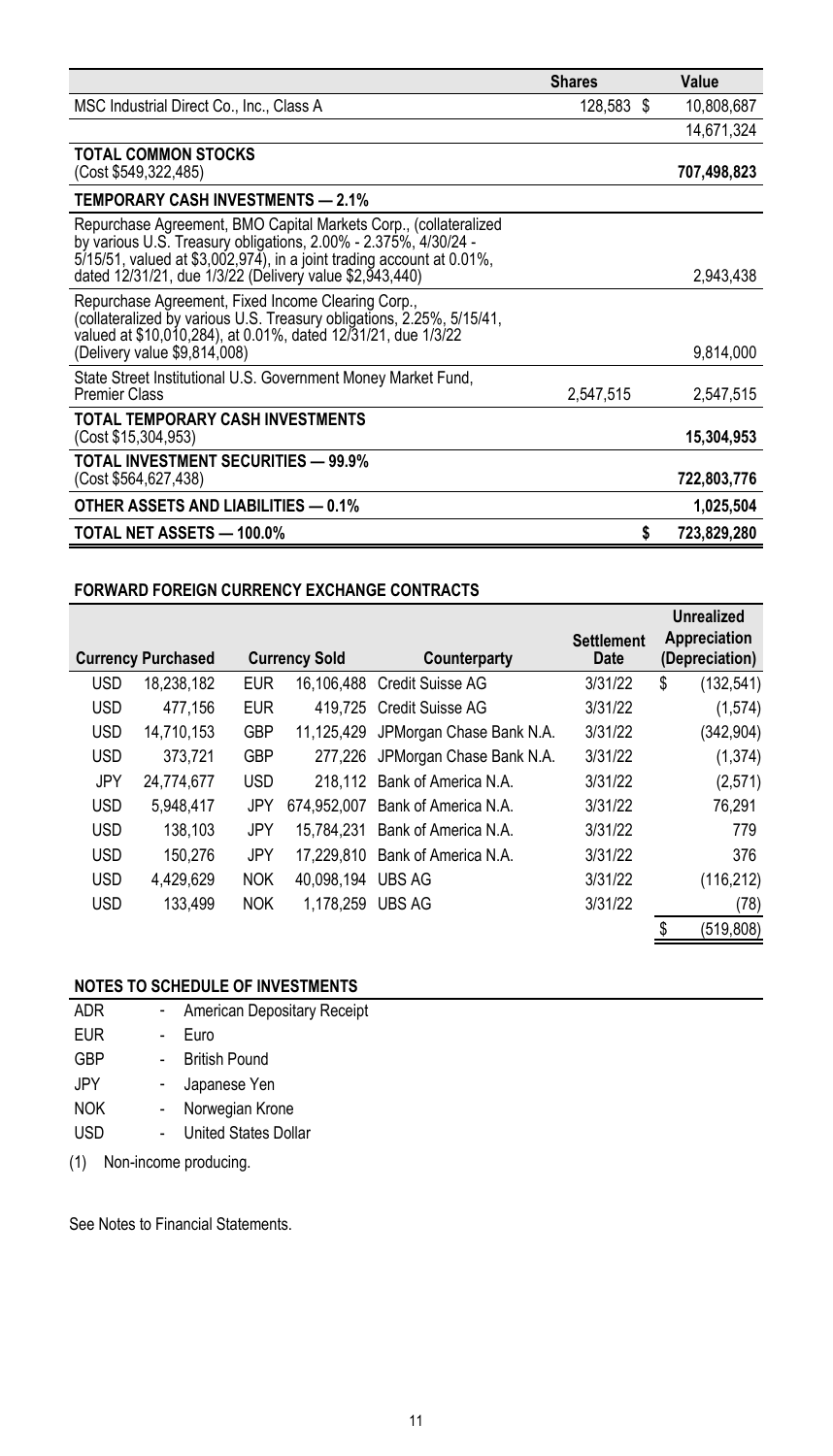## Statement of Assets and Liabilities

#### <span id="page-13-0"></span>**DECEMBER 31, 2021**

| <b>Assets</b>                                                          |                   |        |
|------------------------------------------------------------------------|-------------------|--------|
| Investment securities, at value (cost of \$564,627,438)                | \$<br>722,803,776 |        |
| Receivable for investments sold                                        | 1,142,144         |        |
| Receivable for capital shares sold                                     |                   | 53,703 |
| Unrealized appreciation on forward foreign currency exchange contracts |                   | 77,446 |
| Dividends and interest receivable                                      | 1,379,116         |        |
| Securities lending receivable                                          |                   | 3,063  |
|                                                                        | 725,459,248       |        |
|                                                                        |                   |        |
| <b>Liabilities</b>                                                     |                   |        |
| Payable for investments purchased                                      | 159,630           |        |
| Payable for capital shares redeemed                                    | 354,985           |        |
| Unrealized depreciation on forward foreign currency exchange contracts | 597,254           |        |
| Accrued management fees                                                | 406,096           |        |
| Distribution fees payable                                              | 112,003           |        |
|                                                                        | 1,629,968         |        |
|                                                                        |                   |        |
| <b>Net Assets</b>                                                      | 723,829,280       |        |
|                                                                        |                   |        |
| <b>Net Assets Consist of:</b>                                          |                   |        |
| Capital (par value and paid-in surplus)                                | \$<br>480,590,937 |        |
| Distributable earnings                                                 | 243,238,343       |        |
|                                                                        | 723,829,280<br>S  |        |
|                                                                        |                   |        |
| Shares Qutetanding Not Asset Value Per Share<br>Nat Accatc             |                   |        |

|                            | <b>Net Assets</b> |            | Shares Outstanding Net Asset Value Per Share |
|----------------------------|-------------------|------------|----------------------------------------------|
| Class I. \$0.01 Par Value  | \$182.235.725     | 7.282.019  | \$25.03                                      |
| Class II, \$0.01 Par Value | \$541.593.555     | 21.623.190 | \$25.05                                      |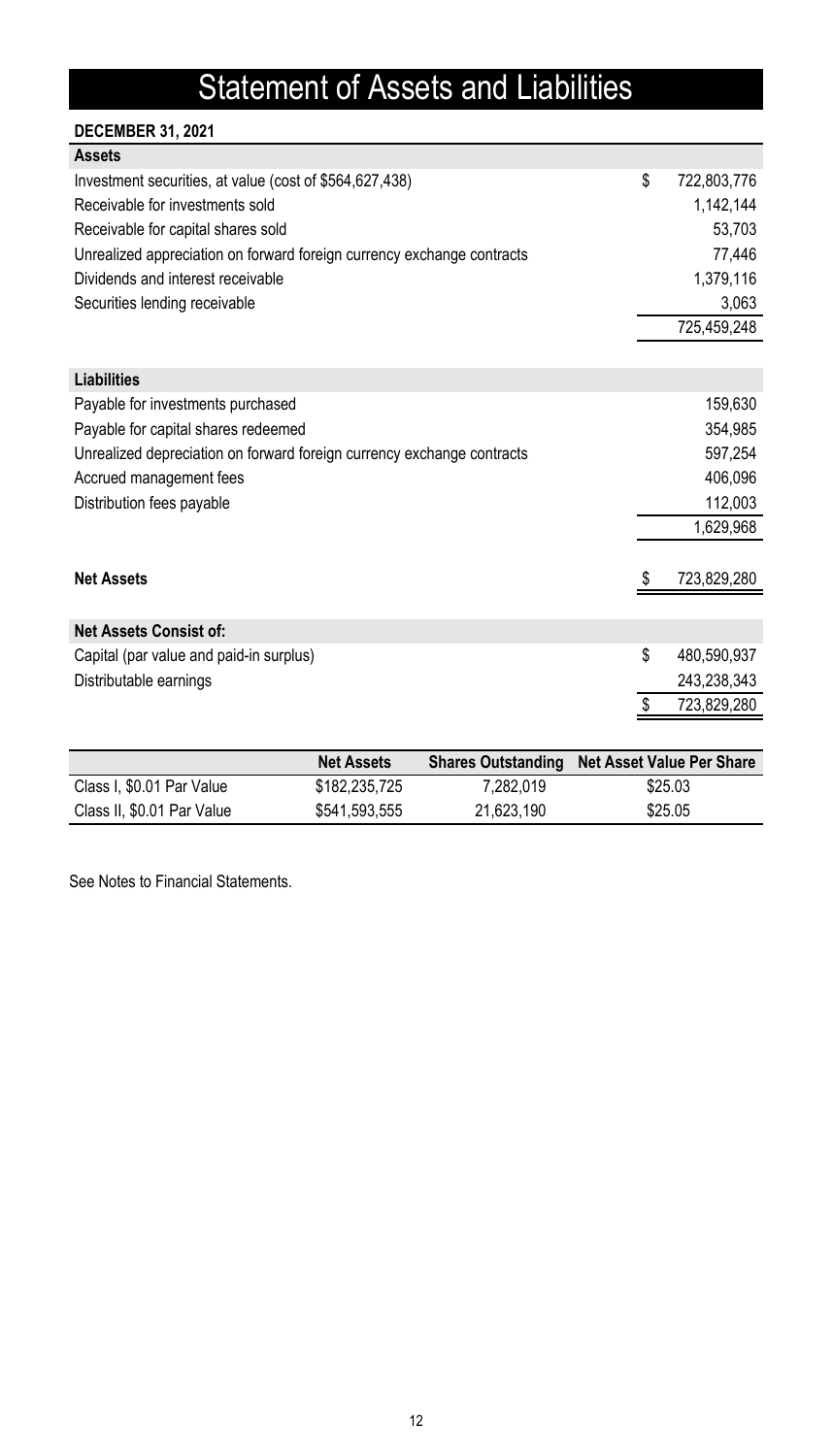# Statement of Operations

#### <span id="page-14-0"></span>**YEAR ENDED DECEMBER 31, 2021**

| <b>Investment Income (Loss)</b>                                 |                   |
|-----------------------------------------------------------------|-------------------|
| Income:                                                         |                   |
| Dividends (net of foreign taxes withheld of \$195,849)          | \$<br>15,796,889  |
| Securities lending, net                                         | 28,973            |
| Interest                                                        | 2,423             |
|                                                                 | 15,828,285        |
|                                                                 |                   |
| <b>Expenses:</b>                                                |                   |
| Management fees                                                 | 5,999,042         |
| Distribution fees - Class II                                    | 1,296,192         |
| Directors' fees and expenses                                    | 17,051            |
| Other expenses                                                  | 44                |
|                                                                 | 7,312,329         |
| Fees waived <sup>(1)</sup>                                      | (935, 540)        |
|                                                                 | 6,376,789         |
| Net investment income (loss)                                    | 9,451,496         |
|                                                                 |                   |
| <b>Realized and Unrealized Gain (Loss)</b>                      |                   |
| Net realized gain (loss) on:                                    |                   |
| Investment transactions                                         | 101,900,010       |
| Forward foreign currency exchange contract transactions         | 2,534,510         |
| Foreign currency translation transactions                       | 6,620             |
|                                                                 | 104,441,140       |
| Change in net unrealized appreciation (depreciation) on:        |                   |
| Investments                                                     | 25,964,175        |
| Forward foreign currency exchange contracts                     | (206, 831)        |
| Translation of assets and liabilities in foreign currencies     | (1, 335)          |
|                                                                 | 25,756,009        |
| Net realized and unrealized gain (loss)                         | 130, 197, 149     |
| Net Increase (Decrease) in Net Assets Resulting from Operations | 139,648,645<br>\$ |

(1) Amount consists of \$239,004 and \$696,536 for Class I and Class II, respectively.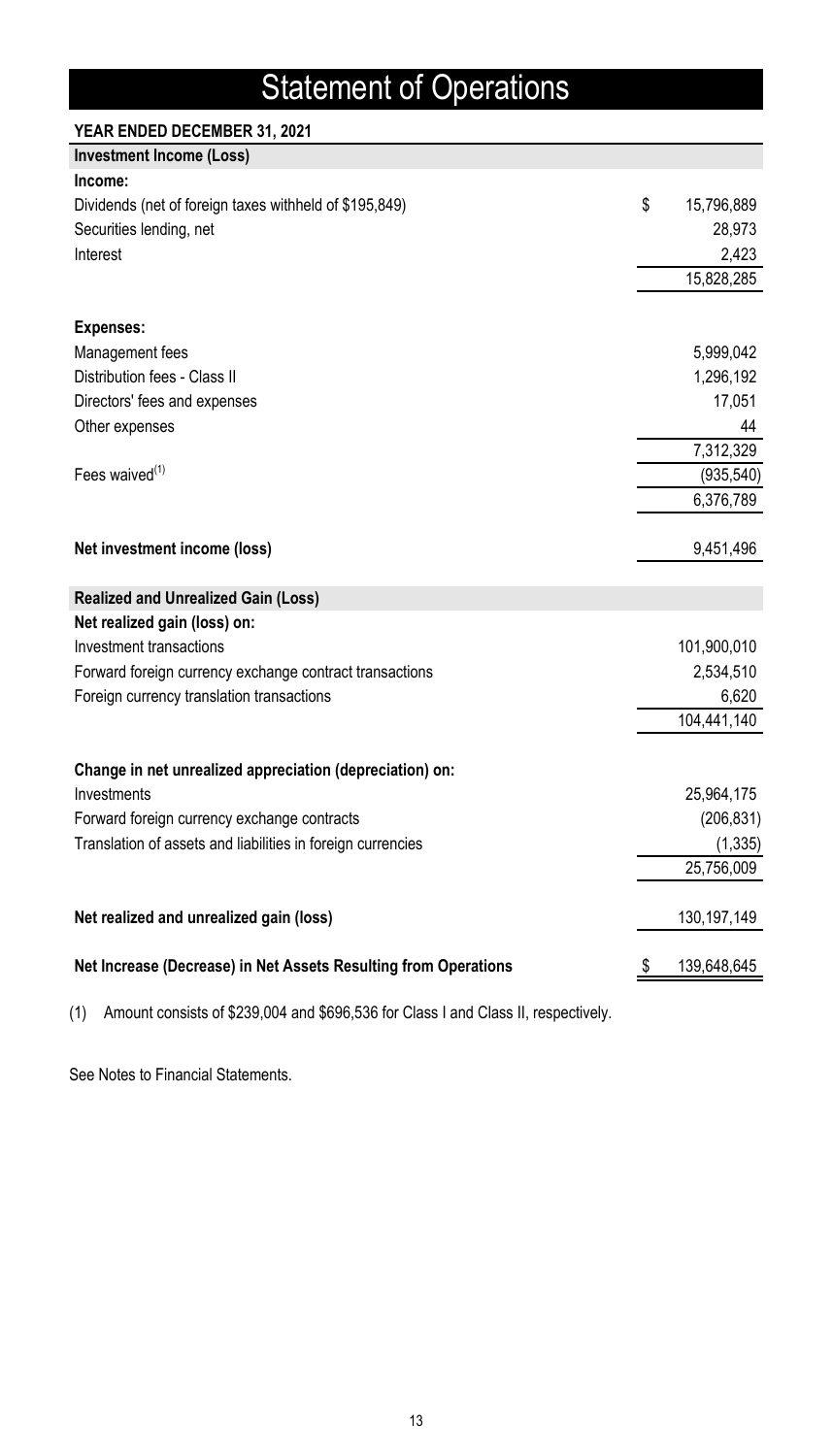# Statement of Changes in Net Assets

<span id="page-15-0"></span>

| YEARS ENDED DECEMBER 31, 2021 AND DECEMBER 31, 2020                               |    |                |                                     |  |  |  |  |  |
|-----------------------------------------------------------------------------------|----|----------------|-------------------------------------|--|--|--|--|--|
| Increase (Decrease) in Net Assets                                                 |    |                | December 31, 2021 December 31, 2020 |  |  |  |  |  |
| <b>Operations</b>                                                                 |    |                |                                     |  |  |  |  |  |
| Net investment income (loss)                                                      | \$ | 9.451.496 \$   | 8.951.292                           |  |  |  |  |  |
| Net realized gain (loss)                                                          |    | 104,441,140    | (5,022,995)                         |  |  |  |  |  |
| Change in net unrealized appreciation (depreciation)                              |    | 25,756,009     | 336,371                             |  |  |  |  |  |
| Net increase (decrease) in net assets resulting from operations                   |    | 139,648,645    | 4,264,668                           |  |  |  |  |  |
|                                                                                   |    |                |                                     |  |  |  |  |  |
| <b>Distributions to Shareholders</b>                                              |    |                |                                     |  |  |  |  |  |
| From earnings:                                                                    |    |                |                                     |  |  |  |  |  |
| Class I                                                                           |    | (2,059,978)    | (2,633,517)                         |  |  |  |  |  |
| Class II                                                                          |    | (5,354,430)    | (7, 121, 162)                       |  |  |  |  |  |
| Decrease in net assets from distributions                                         |    | (7, 414, 408)  | (9,754,679)                         |  |  |  |  |  |
|                                                                                   |    |                |                                     |  |  |  |  |  |
| <b>Capital Share Transactions</b>                                                 |    |                |                                     |  |  |  |  |  |
| Net increase (decrease) in net assets from capital share<br>transactions (Note 5) |    | (33, 262, 683) | (40,681,619)                        |  |  |  |  |  |
|                                                                                   |    |                |                                     |  |  |  |  |  |
| Net increase (decrease) in net assets                                             |    | 98,971,554     | (46, 171, 630)                      |  |  |  |  |  |
|                                                                                   |    |                |                                     |  |  |  |  |  |
| <b>Net Assets</b>                                                                 |    |                |                                     |  |  |  |  |  |
| Beginning of period                                                               |    | 624,857,726    | 671,029,356                         |  |  |  |  |  |
| End of period                                                                     |    | 723,829,280    | 624,857,726<br>S                    |  |  |  |  |  |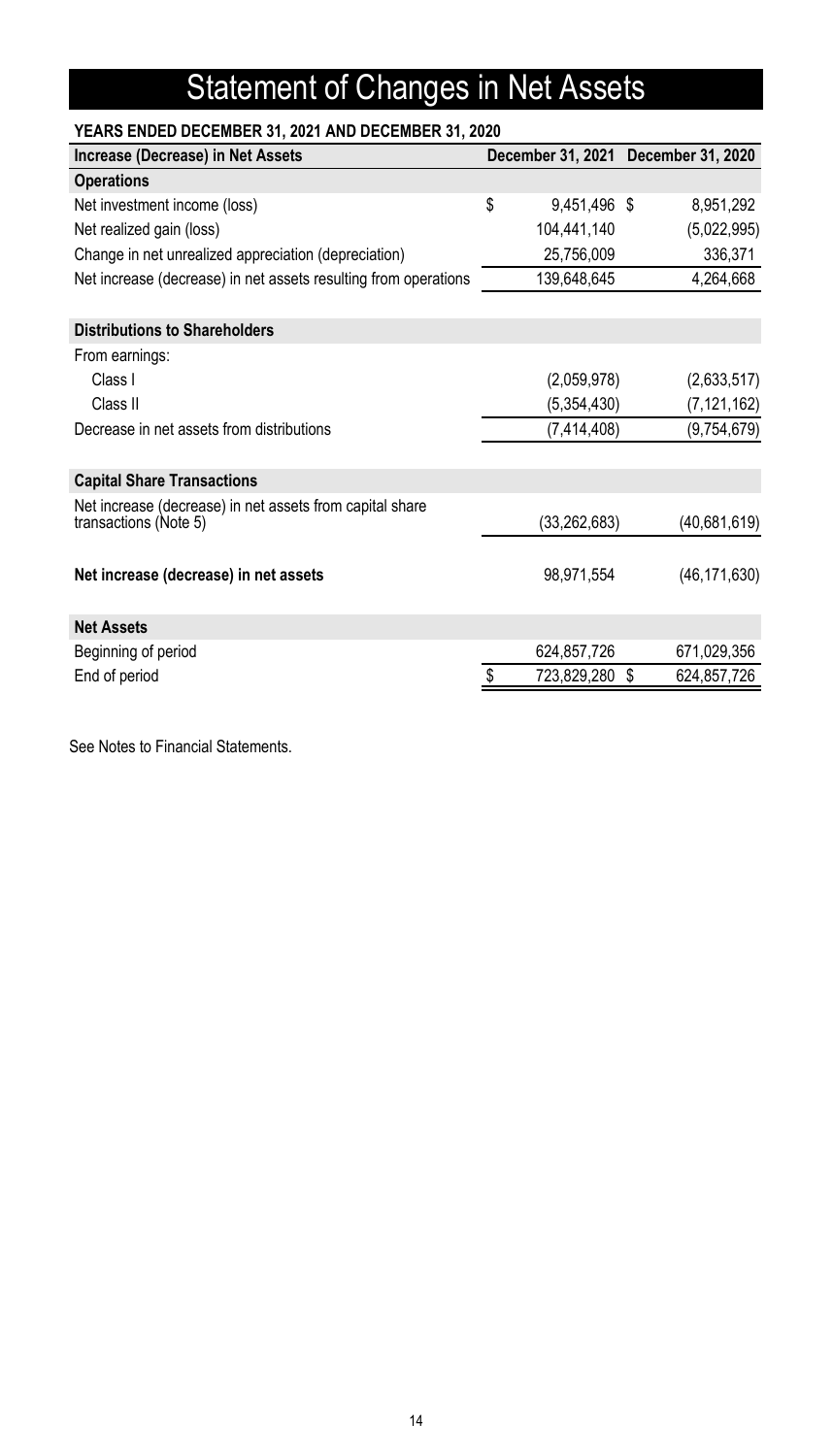#### <span id="page-16-0"></span>**DECEMBER 31, 2021**

#### **1. Organization**

American Century Variable Portfolios, Inc. (the corporation) is registered under the Investment Company Act of 1940, as amended (the 1940 Act), as an open-end management investment company and is organized as a Maryland corporation. VP Mid Cap Value Fund (the fund) is one fund in a series issued by the corporation. The fund's investment objective is to seek long-term capital growth. Income is a secondary objective. The fund offers Class I and Class II.

#### **2. Significant Accounting Policies**

The following is a summary of significant accounting policies consistently followed by the fund in preparation of its financial statements. The fund is an investment company and follows accounting and reporting guidance in accordance with accounting principles generally accepted in the United States of America. This may require management to make certain estimates and assumptions at the date of the financial statements. Actual results could differ from these estimates. Management evaluated the impact of events or transactions occurring through the date the financial statements were issued that would merit recognition or disclosure.

**Investment Valuations —** The fund determines the fair value of its investments and computes its net asset value (NAV) per share at the close of regular trading (usually 4 p.m. Eastern time) on the New York Stock Exchange (NYSE) on each day the NYSE is open. The Board of Directors has adopted valuation policies and procedures to guide the investment advisor in the fund's investment valuation process and to provide methodologies for the oversight of the fund's pricing function.

Equity securities that are listed or traded on a domestic securities exchange are valued at the last reported sales price or at the official closing price as provided by the exchange. Equity securities traded on foreign securities exchanges are generally valued at the closing price of such securities on the exchange where primarily traded or at the close of the NYSE, if that is earlier. If no last sales price is reported, or if local convention or regulation so provides, the mean of the latest bid and asked prices may be used. Securities traded over-the-counter are valued at the mean of the latest bid and asked prices, the last sales price, or the official closing price. Equity securities initially expressed in local currencies are translated into U.S. dollars at the mean of the appropriate currency exchange rate at the close of the NYSE as provided by an independent pricing service.

Open-end management investment companies are valued at the reported NAV per share. Repurchase agreements are valued at cost, which approximates fair value. Forward foreign currency exchange contracts are valued at the mean of the appropriate forward exchange rate at the close of the NYSE as provided by an independent pricing service.

If the fund determines that the market price for an investment is not readily available or the valuation methods mentioned above do not reflect an investment's fair value, such investment is valued as determined in good faith by the Board of Directors or its delegate, in accordance with policies and procedures adopted by the Board of Directors. In its determination of fair value, the fund may review several factors including, but not limited to, market information regarding the specific investment or comparable investments and correlation with other investment types, futures indices or general market indicators. Circumstances that may cause the fund to use these procedures to value an investment include, but are not limited to: an investment has been declared in default or is distressed; trading in a security has been suspended during the trading day or a security is not actively trading on its principal exchange; prices received from a regular pricing source are deemed unreliable; or there is a foreign market holiday and no trading occurred.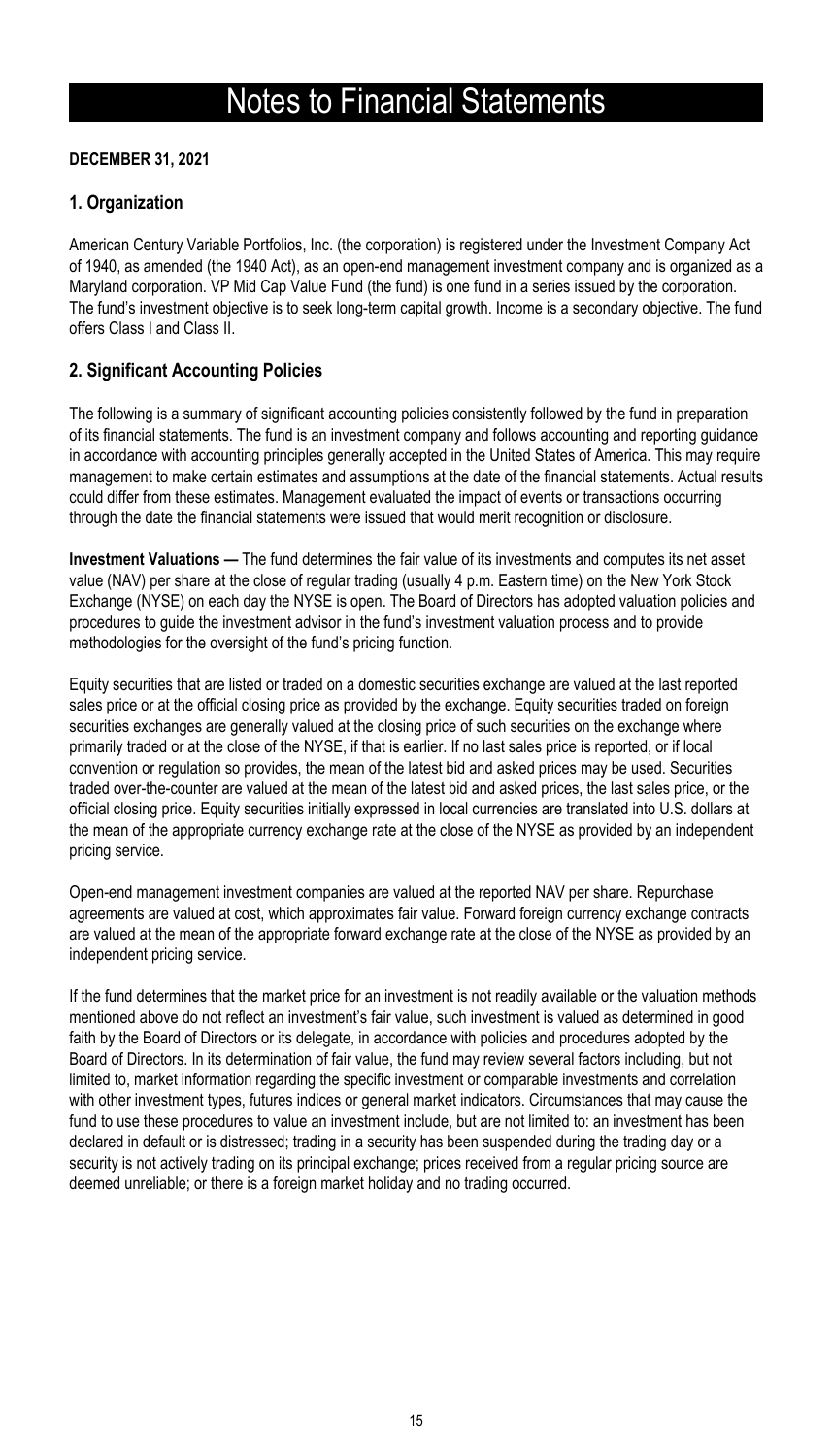The fund monitors for significant events occurring after the close of an investment's primary exchange but before the fund's NAV per share is determined. Significant events may include, but are not limited to: corporate announcements and transactions; governmental action and political unrest that could impact a specific investment or an investment sector; or armed conflicts, natural disasters and similar events that could affect investments in a specific country or region. The fund also monitors for significant fluctuations between domestic and foreign markets, as evidenced by the U.S. market or such other indicators that the Board of Directors, or its delegate, deems appropriate. The fund may apply a model-derived factor to the closing price of equity securities traded on foreign securities exchanges. The factor is based on observable market data as provided by an independent pricing service.

**Security Transactions —** Security transactions are accounted for as of the trade date. Net realized gains and losses are determined on the identified cost basis, which is also used for federal income tax purposes.

**Investment Income —** Dividend income less foreign taxes withheld, if any, is recorded as of the ex-dividend date. Distributions received on securities that represent a return of capital or long-term capital gain are recorded as a reduction of cost of investments and/or as a realized gain. The fund may estimate the components of distributions received that may be considered nontaxable distributions or long-term capital gain distributions for income tax purposes. Interest income is recorded on the accrual basis and includes accretion of discounts and amortization of premiums. Securities lending income is net of fees and rebates earned by the lending agent for its services.

**Foreign Currency Translations —** All assets and liabilities initially expressed in foreign currencies are translated into U.S. dollars at prevailing exchange rates at period end. The fund may enter into spot foreign currency exchange contracts to facilitate transactions denominated in a foreign currency. Purchases and sales of investment securities, dividend and interest income, spot foreign currency exchange contracts, and expenses are translated at the rates of exchange prevailing on the respective dates of such transactions. Net realized and unrealized foreign currency exchange gains or losses related to investment securities are a component of net realized gain (loss) on investment transactions and change in net unrealized appreciation (depreciation) on investments, respectively.

**Repurchase Agreements —** The fund may enter into repurchase agreements with institutions that American Century Investment Management, Inc. (ACIM) (the investment advisor) has determined are creditworthy pursuant to criteria adopted by the Board of Directors. The fund requires that the collateral, represented by securities, received in a repurchase transaction be transferred to the custodian in a manner sufficient to enable the fund to obtain those securities in the event of a default under the repurchase agreement. ACIM monitors, on a daily basis, the securities transferred to ensure the value, including accrued interest, of the securities under each repurchase agreement is equal to or greater than amounts owed to the fund under each repurchase agreement.

**Joint Trading Account —** Pursuant to an Exemptive Order issued by the Securities and Exchange Commission, the fund, along with certain other funds in the American Century Investments family of funds, may transfer uninvested cash balances into a joint trading account. These balances are invested in one or more repurchase agreements that are collateralized by U.S. Treasury or Agency obligations.

**Segregated Assets —** In accordance with the 1940 Act, the fund segregates assets on its books and records to cover certain types of investment securities and other financial instruments. ACIM monitors, on a daily basis, the securities segregated to ensure the fund designates a sufficient amount of liquid assets, marked-tomarket daily. The fund may also receive assets or be required to pledge assets at the custodian bank or with a broker for collateral requirements.

**Income Tax Status —** It is the fund's policy to distribute substantially all net investment income and net realized gains to shareholders and to otherwise qualify as a regulated investment company under provisions of the Internal Revenue Code. Accordingly, no provision has been made for income taxes. The fund files U.S. federal, state, local and non-U.S. tax returns as applicable. The fund's tax returns are subject to examination by the relevant taxing authority until expiration of the applicable statute of limitations, which is generally three years from the date of filing but can be longer in certain jurisdictions. At this time, management believes there are no uncertain tax positions which, based on their technical merit, would not be sustained upon examination and for which it is reasonably possible that the total amounts of unrecognized tax benefits will significantly change in the next twelve months.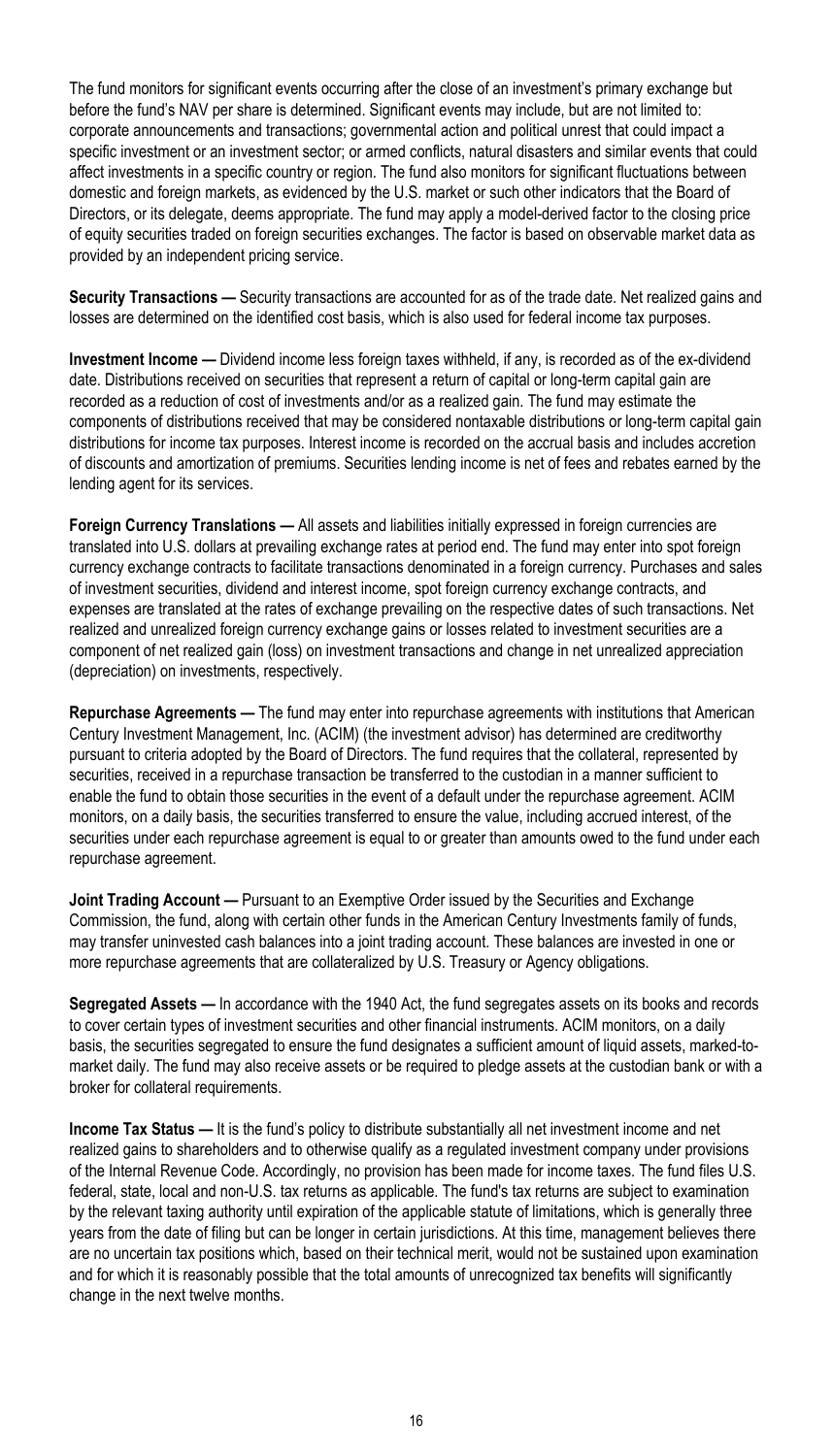**Multiple Class —** All shares of the fund represent an equal pro rata interest in the net assets of the class to which such shares belong, and have identical voting, dividend, liquidation and other rights and the same terms and conditions, except for class specific expenses and exclusive rights to vote on matters affecting only individual classes. Income, non-class specific expenses, and realized and unrealized capital gains and losses of the fund are allocated to each class of shares based on their relative net assets.

**Distributions to Shareholders —** Distributions from net investment income, if any, are generally declared and paid quarterly. Distributions from net realized gains, if any, are generally declared and paid annually.

**Indemnifications —** Under the corporation's organizational documents, its officers and directors are indemnified against certain liabilities arising out of the performance of their duties to the fund. In addition, in the normal course of business, the fund enters into contracts that provide general indemnifications. The maximum exposure under these arrangements is unknown as this would involve future claims that may be made against a fund. The risk of material loss from such claims is considered by management to be remote.

**Securities Lending —** Securities are lent to qualified financial institutions and brokers. State Street Bank & Trust Co. serves as securities lending agent to the fund pursuant to a Securities Lending Agreement. The lending of securities exposes the fund to risks such as: the borrowers may fail to return the loaned securities, the borrowers may not be able to provide additional collateral, the fund may experience delays in recovery of the loaned securities or delays in access to collateral, or the fund may experience losses related to the investment collateral. To minimize certain risks, loan counterparties pledge collateral in the form of cash and/ or securities. The lending agent has agreed to indemnify the fund in the case of default of any securities borrowed. Cash collateral received is invested in the State Street Navigator Securities Lending Government Money Market Portfolio, a money market mutual fund registered under the 1940 Act. The loans may also be secured by U.S. government securities in an amount at least equal to the market value of the securities loaned, plus accrued interest and dividends, determined on a daily basis and adjusted accordingly. By lending securities, the fund seeks to increase its net investment income through the receipt of interest and fees. Such income is reflected separately within the Statement of Operations. The value of loaned securities and related collateral outstanding at period end, if any, are shown on a gross basis within the Schedule of Investments and Statement of Assets and Liabilities.

#### **3. Fees and Transactions with Related Parties**

Certain officers and directors of the corporation are also officers and/or directors of American Century Companies, Inc. (ACC). The corporation's investment advisor, ACIM, the corporation's distributor, American Century Investment Services, Inc. (ACIS), and the corporation's transfer agent, American Century Services, LLC, are wholly owned, directly or indirectly, by ACC.

**Management Fees —** The corporation has entered into a management agreement with ACIM, under which ACIM provides the fund with investment advisory and management services in exchange for a single, unified management fee (the fee) per class. The agreement provides that ACIM will pay all expenses of managing and operating the fund, except brokerage expenses, taxes, interest, fees and expenses of the independent directors (including legal counsel fees), extraordinary expenses, and expenses incurred in connection with the provision of shareholder services and distribution services under a plan adopted pursuant to Rule 12b-1 under the 1940 Act. The fee is computed and accrued daily based on each class's daily net assets and paid monthly in arrears. The difference in the fee among the classes is a result of their separate arrangements for non-Rule 12b-1 shareholder services. It is not the result of any difference in advisory or custodial fees or other expenses related to the management of the fund's assets, which do not vary by class. From January 1, 2021 through July 31, 2021, the investment advisor agreed to waive 0.16% of the fund's management fee. Effective August 1, 2021, the investment advisor agreed to waive 0.10% of the fund's management fee. The investment advisor expects this waiver to continue until July 31, 2022 and cannot terminate it prior to such date without the approval of the Board of Directors.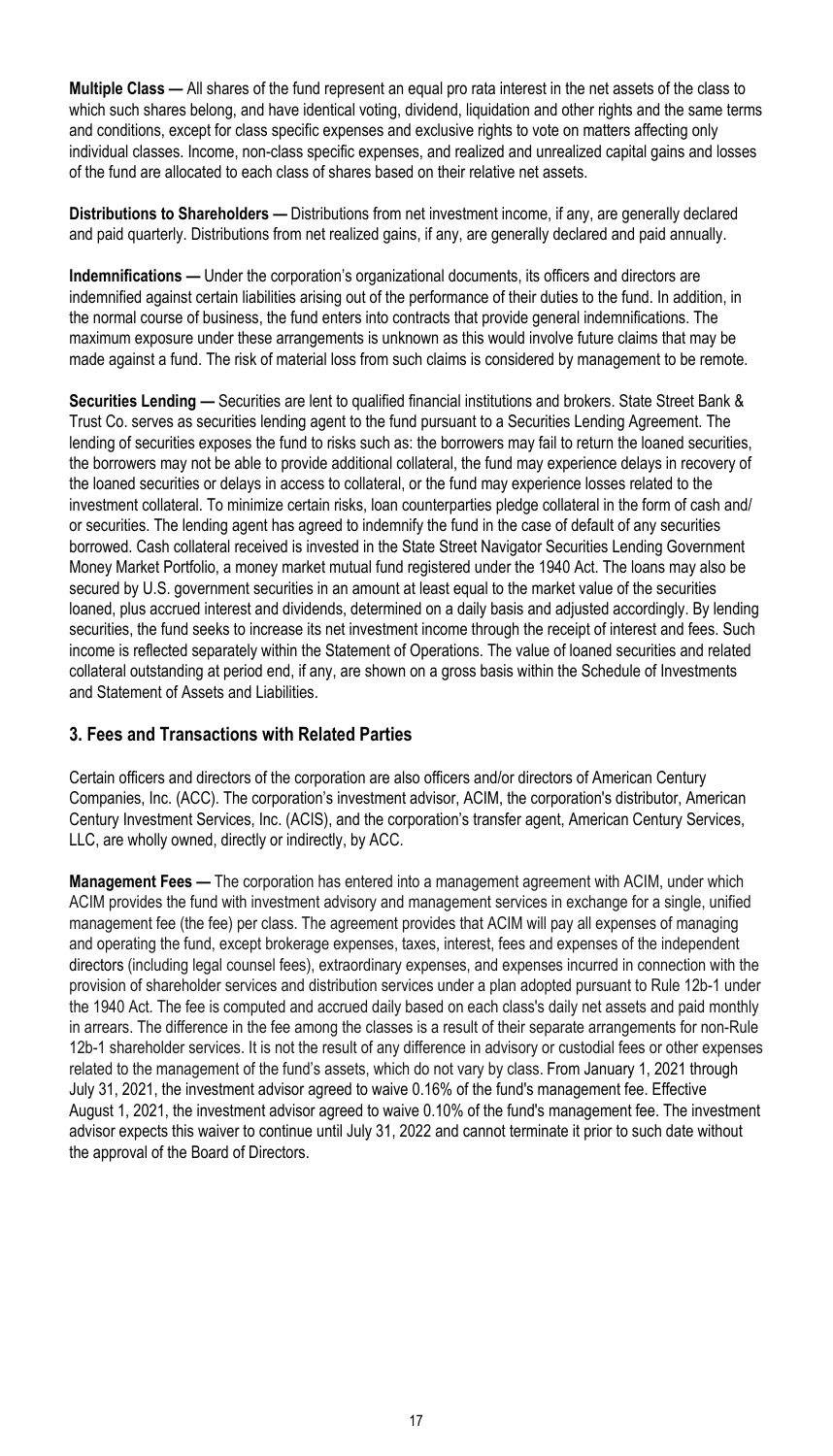The annual management fee and the effective annual management fee before and after waiver for each class for the period ended December 31, 2021 are as follows:

|          |                               | <b>Effective Annual Management Fee</b> |                     |
|----------|-------------------------------|----------------------------------------|---------------------|
|          | <b>Annual Management Fee*</b> | <b>Before Waiver</b>                   | <b>After Waiver</b> |
| Class I  | 0.85%                         | $0.94\%$                               | 0.80%               |
| Class II | 0.75%                         | 0.84%                                  | 0.70%               |

\*Prior to August 1, 2021, the annual management fee was 1.00% for Class I and 0.90% for Class II.

**Distribution Fees —** The Board of Directors has adopted the Master Distribution Plan (the plan) for Class II, pursuant to Rule 12b-1 of the 1940 Act. The plan provides that Class II will pay ACIS an annual distribution fee equal to 0.25%. The fee is computed and accrued daily based on the Class II daily net assets and paid monthly in arrears. The distribution fee provides compensation for expenses incurred in connection with distributing shares of Class II including, but not limited to, payments to brokers, dealers, and financial institutions that have entered into sales agreements with respect to shares of the fund. Fees incurred under the plan during the period ended December 31, 2021 are detailed in the Statement of Operations.

**Directors' Fees and Expenses —** The Board of Directors is responsible for overseeing the investment advisor's management and operations of the fund. The directors receive detailed information about the fund and its investment advisor regularly throughout the year, and meet at least quarterly with management of the investment advisor to review reports about fund operations. The fund's officers do not receive compensation from the fund.

**Interfund Transactions —** The fund may enter into security transactions with other American Century Investments funds and other client accounts of the investment advisor, in accordance with the 1940 Act rules and procedures adopted by the Board of Directors. The rules and procedures require, among other things, that these transactions be effected at the independent current market price of the security. During the period, the interfund purchases and sales were \$352 and \$1,059,444, respectively. The effect of interfund transactions on the Statement of Operations was \$185,061 in net realized gain (loss) on investment transactions.

#### **4. Investment Transactions**

Purchases and sales of investment securities, excluding short-term investments, for the period ended December 31, 2021 were \$355,196,224 and \$387,377,671, respectively.

#### **5. Capital Share Transactions**

Transactions in shares of the fund were as follows:

|                                         | Year ended<br>December 31, 2021 |                | Year ended<br>December 31, 2020 |                |
|-----------------------------------------|---------------------------------|----------------|---------------------------------|----------------|
|                                         | <b>Shares</b>                   | Amount         | <b>Shares</b>                   | Amount         |
| <b>Class I/Shares Authorized</b>        | 130,000,000                     |                | 130,000,000                     |                |
| Sold                                    | 1,258,616<br>S                  | 29,523,840     | 1,747,991<br>S                  | 30.163.897     |
| Issued in reinvestment of distributions | 83.578                          | 2,013,237      | 145,981                         | 2,560,459      |
| Redeemed                                | (1,797,303)                     | (42,297,390)   | (2,529,209)                     | (45, 495, 197) |
|                                         | (455, 109)                      | (10, 760, 313) | (635, 237)                      | (12, 770, 841) |
| <b>Class II/Shares Authorized</b>       | 225,000,000                     |                | 225,000,000                     |                |
| Sold                                    | 2.765.425                       | 65.709.983     | 2.587.598                       | 43.552.804     |
| Issued in reinvestment of distributions | 222,015                         | 5,354,430      | 405,401                         | 7,121,162      |
| Redeemed                                | (4,014,944)                     | (93, 566, 783) | (4,398,140)                     | (78, 584, 744) |
|                                         | (1,027,504)                     | (22, 502, 370) | (1,405,141)                     | (27.910.778)   |
| Net increase (decrease)                 | (1,482,613)<br>S                | (33, 262, 683) | (2,040,378)<br>S                | (40, 681, 619) |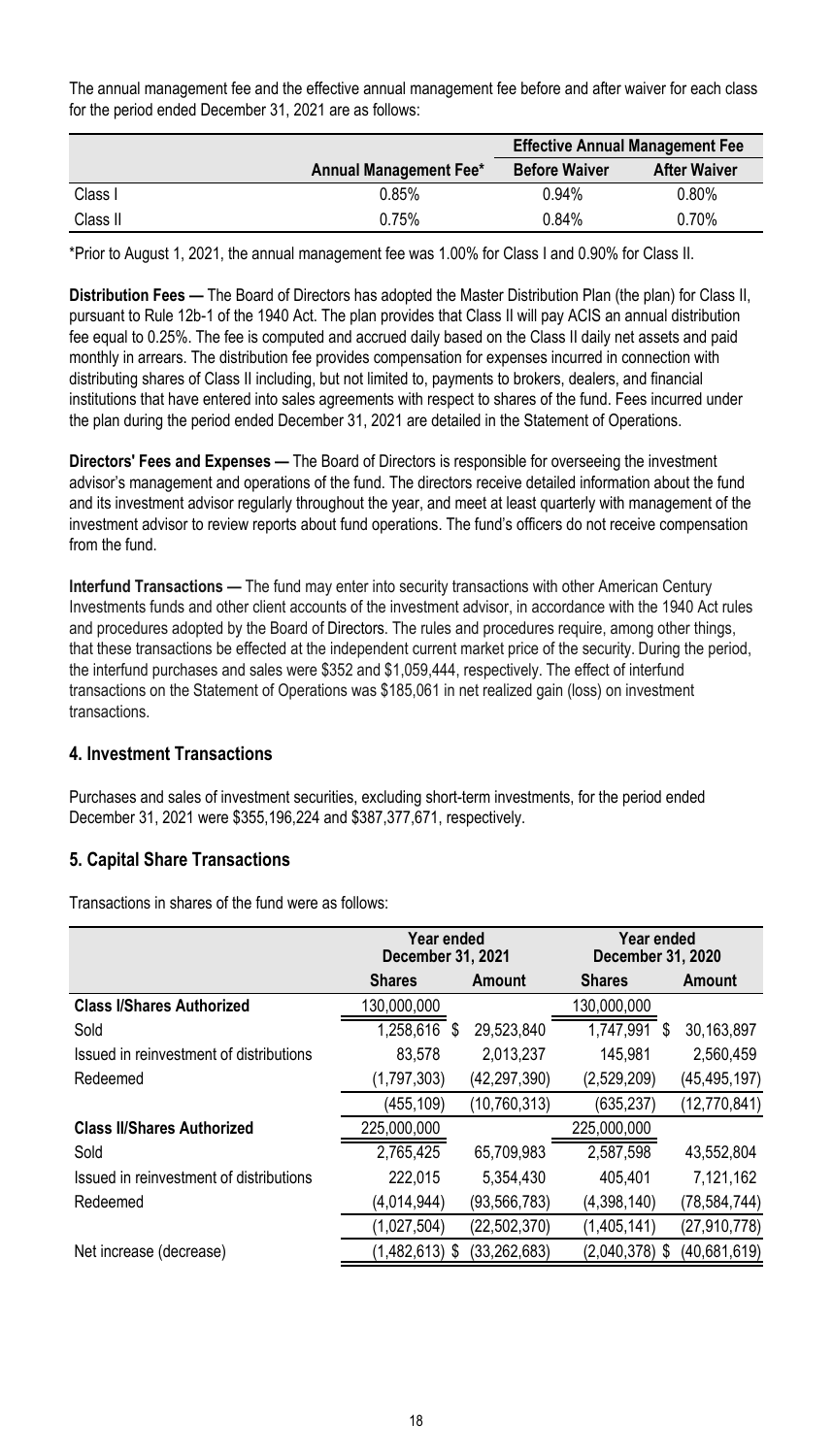#### **6. Fair Value Measurements**

The fund's investments valuation process is based on several considerations and may use multiple inputs to determine the fair value of the investments held by the fund. In conformity with accounting principles generally accepted in the United States of America, the inputs used to determine a valuation are classified into three broad levels.

- Level 1 valuation inputs consist of unadjusted quoted prices in an active market for identical investments.
- Level 2 valuation inputs consist of direct or indirect observable market data (including quoted prices for comparable investments, evaluations of subsequent market events, interest rates, prepayment speeds, credit risk, etc.). These inputs also consist of quoted prices for identical investments initially expressed in local currencies that are adjusted through translation into U.S. dollars.
- Level 3 valuation inputs consist of unobservable data (including a fund's own assumptions).

The level classification is based on the lowest level input that is significant to the fair valuation measurement. The valuation inputs are not necessarily an indication of the risks associated with investing in these securities or other financial instruments.

The following is a summary of the level classifications as of period end. The Schedule of Investments provides additional information on the fund's portfolio holdings.

|                                             |     | Level 1        | Level 2    | Level 3 |
|---------------------------------------------|-----|----------------|------------|---------|
| <b>Assets</b>                               |     |                |            |         |
| <b>Investment Securities</b>                |     |                |            |         |
| Common Stocks                               |     |                |            |         |
| Aerospace and Defense                       | \$  | $9,777,451$ \$ | 7,406,699  |         |
| Auto Components                             |     | 10,459,800     | 3,481,838  |         |
| Food and Staples Retailing                  |     | 5,344,149      | 10,322,972 |         |
| <b>Food Products</b>                        |     | 30,576,642     | 5,513,699  |         |
| Hotels, Restaurants and Leisure             |     | 3,652,733      | 7,006,597  |         |
| Machinery                                   |     | 16,665,249     | 490,146    |         |
| Paper and Forest Products                   |     |                | 10,243,841 |         |
| Other Industries                            |     | 586,557,007    |            |         |
| <b>Temporary Cash Investments</b>           |     | 2,547,515      | 12,757,438 |         |
|                                             | \$. | 665,580,546 \$ | 57,223,230 |         |
| <b>Other Financial Instruments</b>          |     |                |            |         |
| Forward Foreign Currency Exchange Contracts |     |                | 77,446     |         |
|                                             |     |                |            |         |
| <b>Liabilities</b>                          |     |                |            |         |
| <b>Other Financial Instruments</b>          |     |                |            |         |
| Forward Foreign Currency Exchange Contracts |     |                | 597,254    |         |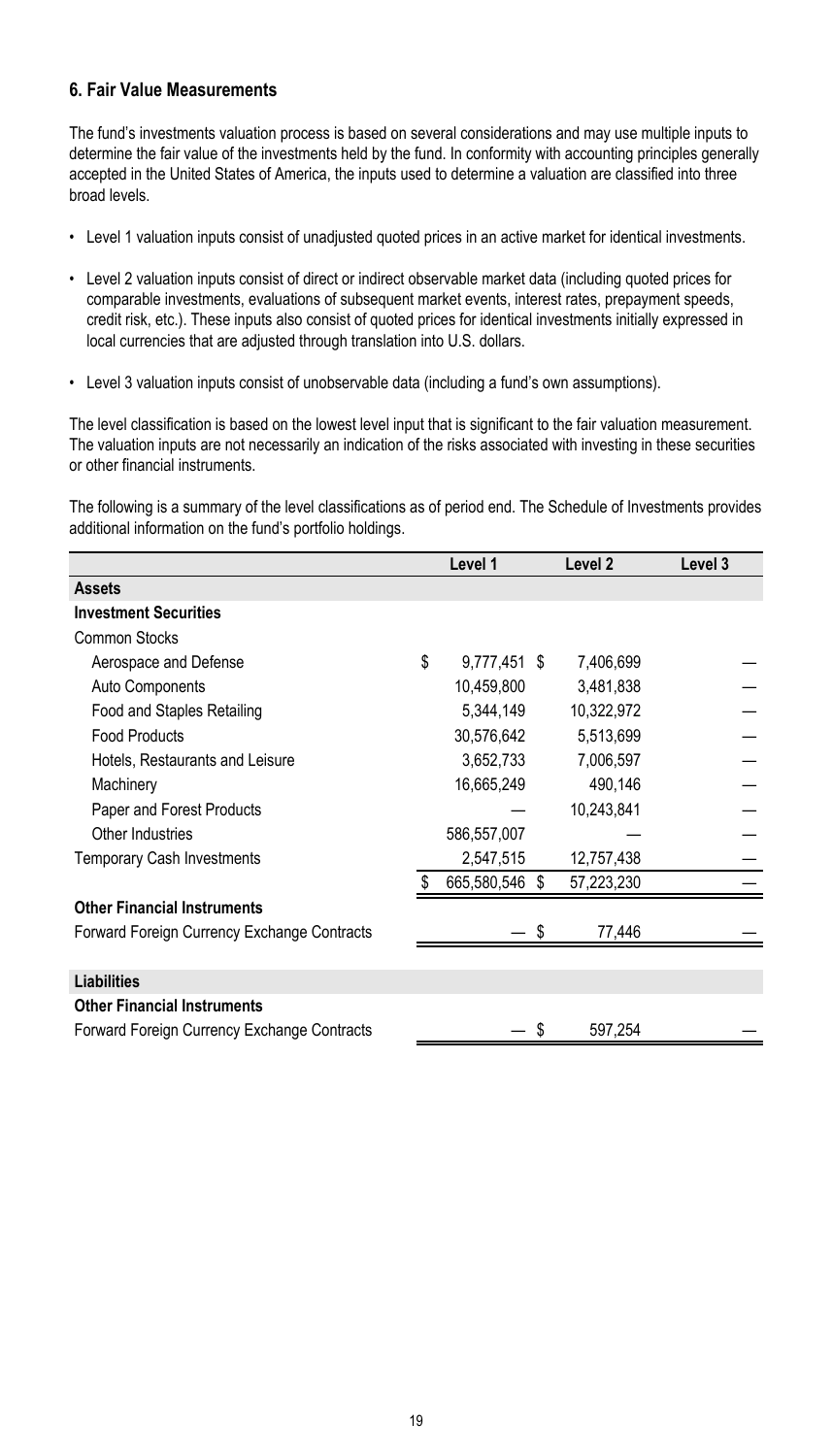#### **7. Derivative Instruments**

**Foreign Currency Risk —** The fund is subject to foreign currency exchange rate risk in the normal course of pursuing its investment objectives. The value of foreign investments held by a fund may be significantly affected by changes in foreign currency exchange rates. The dollar value of a foreign security generally decreases when the value of the dollar rises against the foreign currency in which the security is denominated and tends to increase when the value of the dollar declines against such foreign currency. A fund may enter into forward foreign currency exchange contracts to reduce a fund's exposure to foreign currency exchange rate fluctuations. The net U.S. dollar value of foreign currency underlying all contractual commitments held by a fund and the resulting unrealized appreciation or depreciation are determined daily. Realized gain or loss is recorded upon settlement of the contract. Net realized and unrealized gains or losses occurring during the holding period of forward foreign currency exchange contracts are a component of net realized gain (loss) on forward foreign currency exchange contract transactions and change in net unrealized appreciation (depreciation) on forward foreign currency exchange contracts, respectively. A fund bears the risk of an unfavorable change in the foreign currency exchange rate underlying the forward contract. Additionally, losses, up to the fair value, may arise if the counterparties do not perform under the contract terms. The fund's average U.S. dollar exposure to foreign currency risk derivative instruments held during the period was \$54,393,138.

The value of foreign currency risk derivative instruments as of December 31, 2021, is disclosed on the Statement of Assets and Liabilities as an asset of \$77,446 in unrealized appreciation on forward foreign currency exchange contracts and a liability of \$597,254 in unrealized depreciation on forward foreign currency exchange contracts. For the year ended December 31, 2021, the effect of foreign currency risk derivative instruments on the Statement of Operations was \$2,534,510 in net realized gain (loss) on forward foreign currency exchange contract transactions and \$(206,831) in change in net unrealized appreciation (depreciation) on forward foreign currency exchange contracts.

#### **8. Risk Factors**

The value of the fund's shares will go up and down, sometimes rapidly or unpredictably, based on the performance of the securities owned by the fund and other factors generally affecting the securities market. Market risks, including political, regulatory, economic and social developments, can affect the value of the fund's investments. Natural disasters, public health emergencies, terrorism and other unforeseeable events may lead to increased market volatility and may have adverse long-term effects on world economies and markets generally.

There are certain risks involved in investing in foreign securities. These risks include those resulting from political events (such as civil unrest, national elections and imposition of exchange controls), social and economic events (such as labor strikes and rising inflation), and natural disasters. Securities of foreign issuers may be less liquid and more volatile. Investing a significant portion of assets in one country or region may accentuate these risks.

#### **9. Federal Tax Information**

The tax character of distributions paid during the years ended December 31, 2021 and December 31, 2020 were as follows:

|                                | 2021         | 2020      |
|--------------------------------|--------------|-----------|
| <b>Distributions Paid From</b> |              |           |
| Ordinary income                | 7.414.408 \$ | 9.754.679 |
| Long-term capital gains        |              |           |

The book-basis character of distributions made during the year from net investment income or net realized gains may differ from their ultimate characterization for federal income tax purposes. These differences reflect the differing character of certain income items and net realized gains and losses for financial statement and tax purposes, and may result in reclassification among certain capital accounts on the financial statements.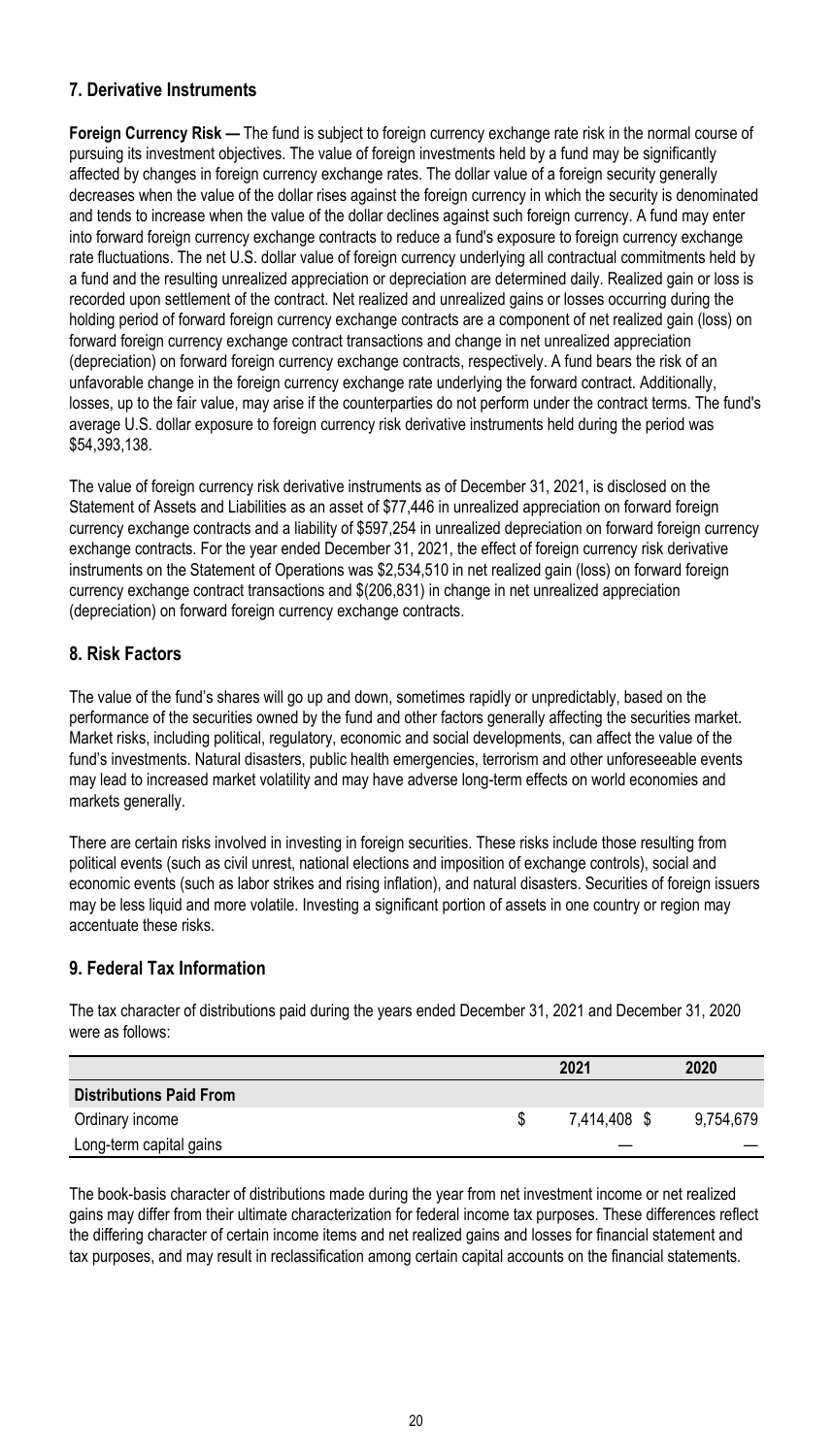As of period end, the federal tax cost of investments and the components of distributable earnings on a taxbasis were as follows:

| Federal tax cost of investments                                                                                       |    | 573,806,571   |
|-----------------------------------------------------------------------------------------------------------------------|----|---------------|
| Gross tax appreciation of investments                                                                                 | S  | 156, 167, 499 |
| Gross tax depreciation of investments                                                                                 |    | (7, 170, 294) |
| Net tax appreciation (depreciation) of investments                                                                    |    | 148,997,205   |
| Net tax appreciation (depreciation) on derivatives and translation of assets and liabilities<br>in foreign currencies |    | 284           |
| Net tax appreciation (depreciation)                                                                                   |    | 148,997,489   |
| Undistributed ordinary income                                                                                         | \$ | 22.381.402    |
| Accumulated long-term gains                                                                                           | \$ | 71,859,452    |

The difference between book-basis and tax-basis unrealized appreciation (depreciation) is attributable primarily to the tax deferral of losses on wash sales.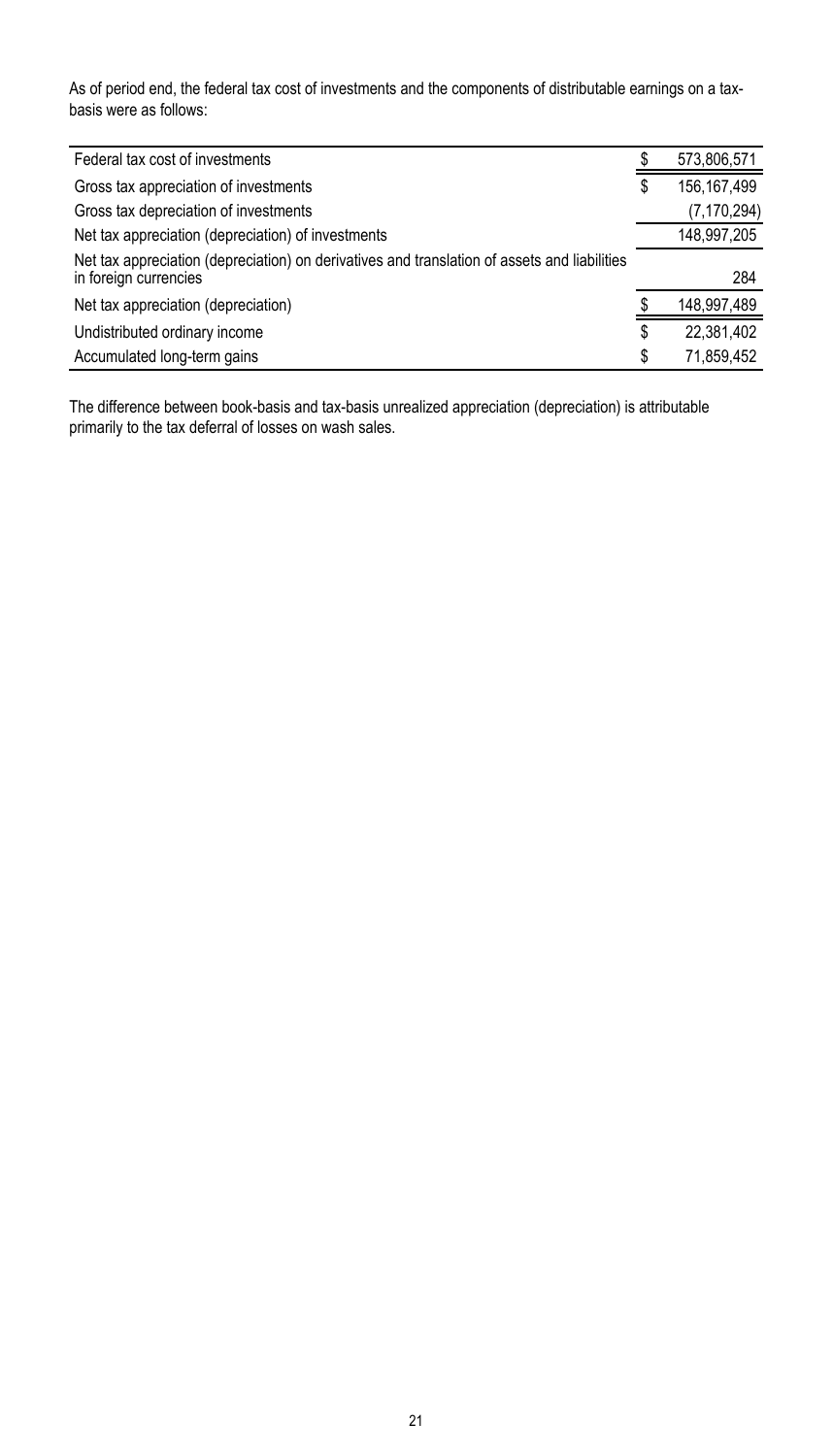# Financial Highlights

<span id="page-23-0"></span>

|          |                                                             |                                                             | For a Share Outstanding Throughout the Years Ended December 31 (except as noted) |                                                      |                                    |                                        |                                                                                           |                                     |                                     |                                                               |                                              |                                                                                             |                                      |                                                             |           |
|----------|-------------------------------------------------------------|-------------------------------------------------------------|----------------------------------------------------------------------------------|------------------------------------------------------|------------------------------------|----------------------------------------|-------------------------------------------------------------------------------------------|-------------------------------------|-------------------------------------|---------------------------------------------------------------|----------------------------------------------|---------------------------------------------------------------------------------------------|--------------------------------------|-------------------------------------------------------------|-----------|
|          | Per-Share Data                                              |                                                             |                                                                                  |                                                      |                                    |                                        |                                                                                           | <b>Ratios and Supplemental Data</b> |                                     |                                                               |                                              |                                                                                             |                                      |                                                             |           |
|          |                                                             |                                                             | <b>Income From Investment Operations:</b>                                        |                                                      |                                    | <b>Distributions From:</b>             |                                                                                           |                                     |                                     |                                                               |                                              | <b>Ratio to Average Net Assets of:</b>                                                      |                                      |                                                             |           |
|          | <b>Net Asset</b><br>Value,<br><b>Beginning</b><br>of Period | <b>Net</b><br>Investment<br><b>Income</b><br>$(Loss)^{(1)}$ | <b>Net</b><br><b>Realized</b><br>and<br><b>Unrealized</b><br>Gain (Loss)         | <b>Total From</b><br>Investment<br><b>Operations</b> | <b>Net</b><br>Investment<br>Income | <b>Net</b><br><b>Realized</b><br>Gains | <b>Net</b><br>Asset<br>Value,<br>Total<br>End of<br><b>Distributions</b><br><b>Period</b> | Total<br>Return <sup>(2)</sup>      | <b>Operating</b><br><b>Expenses</b> | Operating<br><b>Expenses</b><br>(before<br>expense<br>waiver) | <b>Net</b><br>Investment<br>Income<br>(Loss) | <b>Net</b><br><b>Investment</b><br><b>Income</b><br>(Loss)<br>(before<br>expense<br>waiver) | <b>Portfolio</b><br>Turnover<br>Rate | <b>Net</b><br>Assets.<br>End of<br>Period (in<br>thousands) |           |
| Class I  |                                                             |                                                             |                                                                                  |                                                      |                                    |                                        |                                                                                           |                                     |                                     |                                                               |                                              |                                                                                             |                                      |                                                             |           |
| 2021     | \$20.55                                                     | 0.34                                                        | 4.41                                                                             | 4.75                                                 | (0.27)                             | $\hspace{0.05cm}$                      | (0.27)                                                                                    | \$25.03                             | 23.20%                              | 0.80%                                                         | 0.94%                                        | 1.47%                                                                                       | 1.33%                                | 53%                                                         | \$182,236 |
| 2020     | \$20.68                                                     | 0.30                                                        | (0.10)                                                                           | 0.20                                                 | (0.33)                             | $\hspace{0.05cm}$                      | (0.33)                                                                                    | \$20.55                             | 1.21%                               | 0.85%                                                         | 1.00%                                        | 1.69%                                                                                       | 1.54%                                | 72%                                                         | \$158,968 |
| 2019     | \$18.31                                                     | 0.35                                                        | 4.62                                                                             | 4.97                                                 | (0.41)                             | (2.19)                                 | (2.60)                                                                                    | \$20.68                             | 29.15%                              | 0.85%                                                         | 1.00%                                        | 1.66%                                                                                       | 1.51%                                | 41%                                                         | \$173,105 |
| 2018     | \$22.75                                                     | 0.29                                                        | (3.04)                                                                           | (2.75)                                               | (0.31)                             | (1.38)                                 | (1.69)                                                                                    | \$18.31                             | $(12.84)\%$                         | 0.84%                                                         | 1.00%                                        | 1.31%                                                                                       | 1.15%                                | 72%                                                         | \$424,234 |
| 2017     | \$21.12                                                     | 0.37                                                        | 2.03                                                                             | 2.40                                                 | (0.34)                             | (0.43)                                 | (0.77)                                                                                    | \$22.75                             | 11.69%                              | 0.86%                                                         | 1.01%                                        | 1.68%                                                                                       | 1.53%                                | 45%                                                         | \$457,104 |
| Class II |                                                             |                                                             |                                                                                  |                                                      |                                    |                                        |                                                                                           |                                     |                                     |                                                               |                                              |                                                                                             |                                      |                                                             |           |
| 2021     | \$20.57                                                     | 0.31                                                        | 4.41                                                                             | 4.72                                                 | (0.24)                             | $\overline{\phantom{m}}$               | (0.24)                                                                                    | \$25.05                             | 23.02%                              | 0.95%                                                         | 1.09%                                        | 1.32%                                                                                       | 1.18%                                | 53%                                                         | \$541,594 |
| 2020     | \$20.70                                                     | 0.28                                                        | (0.10)                                                                           | 0.18                                                 | (0.31)                             | —                                      | (0.31)                                                                                    | \$20.57                             | 1.11%                               | 1.00%                                                         | 1.15%                                        | 1.54%                                                                                       | 1.39%                                | 72%                                                         | \$465,890 |
| 2019     | \$18.32                                                     | 0.30                                                        | 4.65                                                                             | 4.95                                                 | (0.38)                             | (2.19)                                 | (2.57)                                                                                    | \$20.70                             | 28.99%                              | 1.00%                                                         | 1.15%                                        | 1.51%                                                                                       | 1.36%                                | 41%                                                         | \$497,924 |
| 2018     | \$22.76                                                     | 0.24                                                        | (3.03)                                                                           | (2.79)                                               | (0.27)                             | (1.38)                                 | (1.65)                                                                                    | \$18.32                             | $(12.96)\%$                         | 0.99%                                                         | 1.15%                                        | 1.16%                                                                                       | 1.00%                                | 72%                                                         | \$424,219 |
| 2017     | \$21.13                                                     | 0.33                                                        | 2.03                                                                             | 2.36                                                 | (0.30)                             | (0.43)                                 | (0.73)                                                                                    | \$22.76                             | 11.47%                              | 1.01%                                                         | 1.16%                                        | 1.53%                                                                                       | 1.38%                                | 45%                                                         | \$922,737 |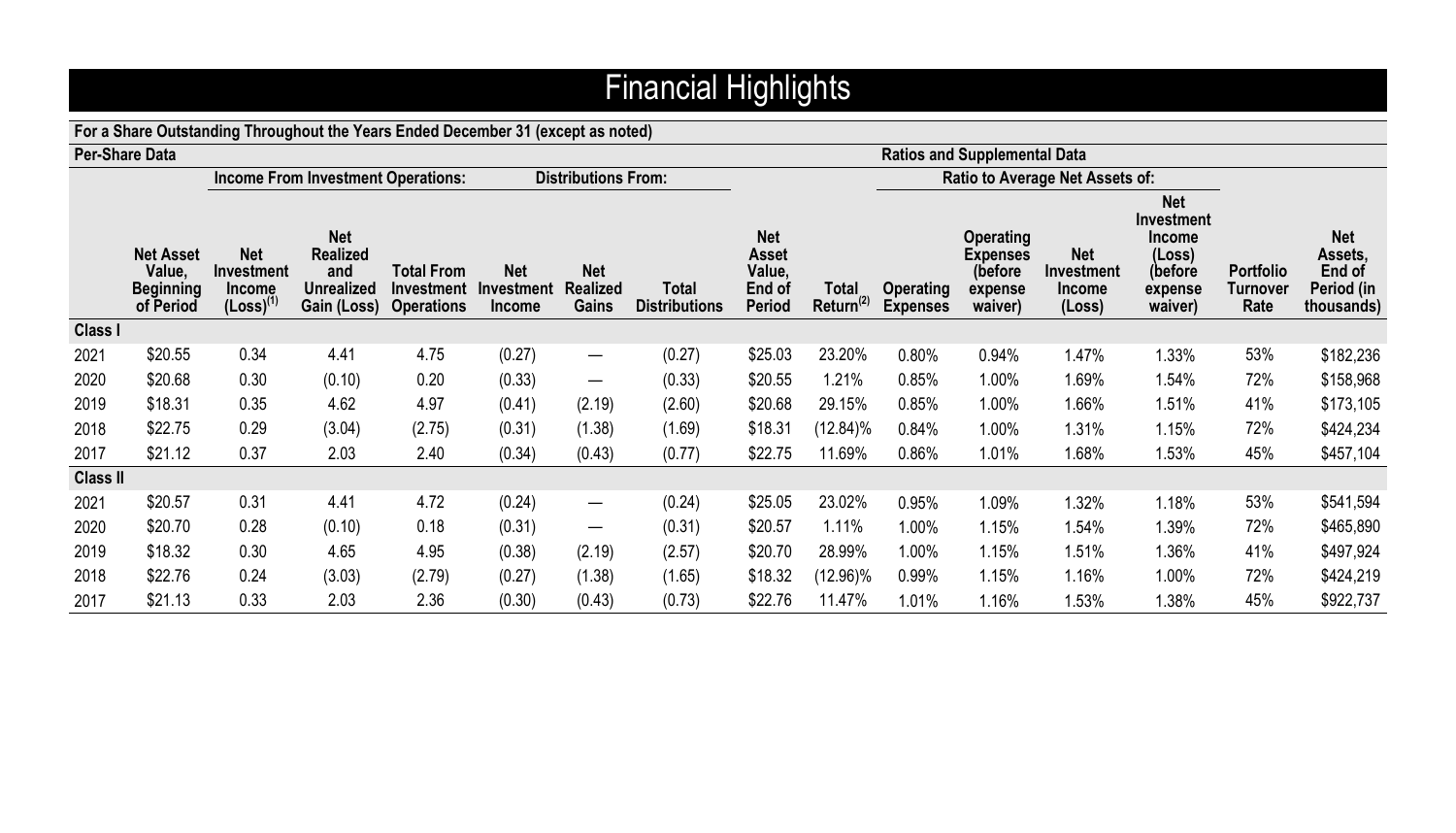#### **Notes to Financial Highlights**

(1) Computed using average shares outstanding throughout the period.

(2) Total returns are calculated based on the net asset value of the last business day. Total returns for periods less than one year are not annualized. The total returns presented do not include the fees and charges assessed with investments in variable insurance products, those charges are disclosed in the separate account prospectus. The inclusion of such fees and charges would lower total return.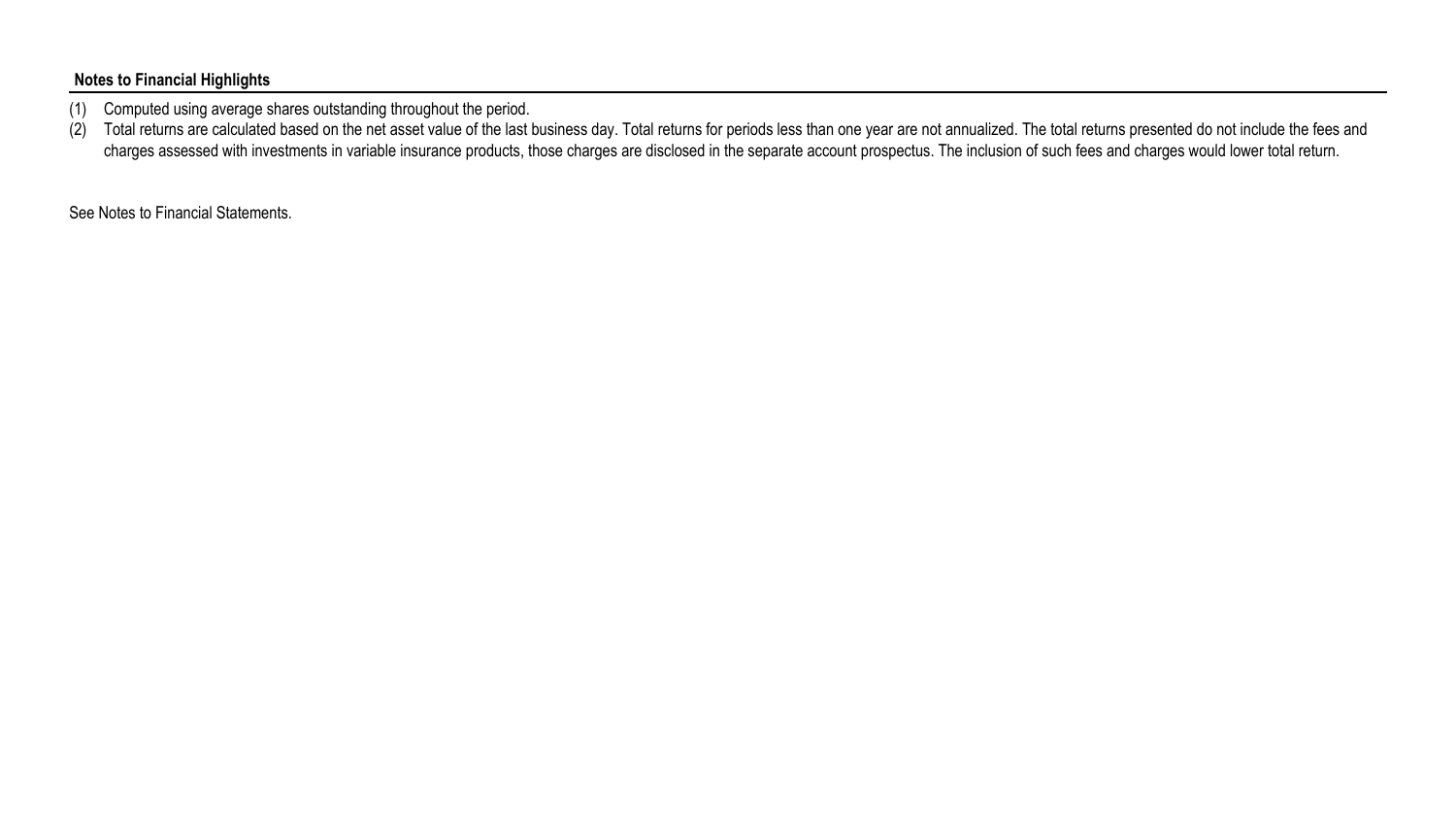### <span id="page-25-0"></span>Report of Independent Registered Public Accounting Firm

To the Shareholders and the Board of Directors of American Century Variable Portfolios, Inc.:

#### **Opinion on the Financial Statements and Financial Highlights**

We have audited the accompanying statement of assets and liabilities, including the schedule of investments, of VP Mid Cap Value Fund (the "Fund"), one of the funds constituting the American Century Variable Portfolios, Inc., as of December 31, 2021, the related statement of operations for the year then ended, the statements of changes in net assets for each of the two years in the period then ended, the financial highlights for each of the five years in the period then ended, and the related notes. In our opinion, the financial statements and financial highlights present fairly, in all material respects, the financial position of VP Mid Cap Value Fund of the American Century Variable Portfolios, Inc. as of December 31, 2021, and the results of its operations for the year then ended, the changes in its net assets for each of the two years in the period then ended, and the financial highlights for each of the five years in the period then ended, in conformity with accounting principles generally accepted in the United States of America.

#### **Basis for Opinion**

These financial statements and financial highlights are the responsibility of the Fund's management. Our responsibility is to express an opinion on the Fund's financial statements and financial highlights based on our audits. We are a public accounting firm registered with the Public Company Accounting Oversight Board (United States) (PCAOB) and are required to be independent with respect to the Fund in accordance with the U.S. federal securities laws and the applicable rules and regulations of the Securities and Exchange Commission and the PCAOB.

We conducted our audits in accordance with the standards of the PCAOB. Those standards require that we plan and perform the audit to obtain reasonable assurance about whether the financial statements and financial highlights are free of material misstatement, whether due to error or fraud. The Fund is not required to have, nor were we engaged to perform, an audit of its internal control over financial reporting. As part of our audits, we are required to obtain an understanding of internal control over financial reporting but not for the purpose of expressing an opinion on the effectiveness of the Fund's internal control over financial reporting. Accordingly, we express no such opinion.

Our audits included performing procedures to assess the risks of material misstatement of the financial statements and financial highlights, whether due to error or fraud, and performing procedures that respond to those risks. Such procedures included examining, on a test basis, evidence regarding the amounts and disclosures in the financial statements and financial highlights. Our audits also included evaluating the accounting principles used and significant estimates made by management, as well as evaluating the overall presentation of the financial statements and financial highlights. Our procedures included confirmation of securities owned as of December 31, 2021, by correspondence with the custodian and brokers; when replies were not received from brokers, we performed other auditing procedures. We believe that our audits provide a reasonable basis for our opinion.

/s/ Deloitte & Touche LLP

Kansas City, Missouri February 10, 2022

We have served as the auditor of one or more American Century investment companies since 1997.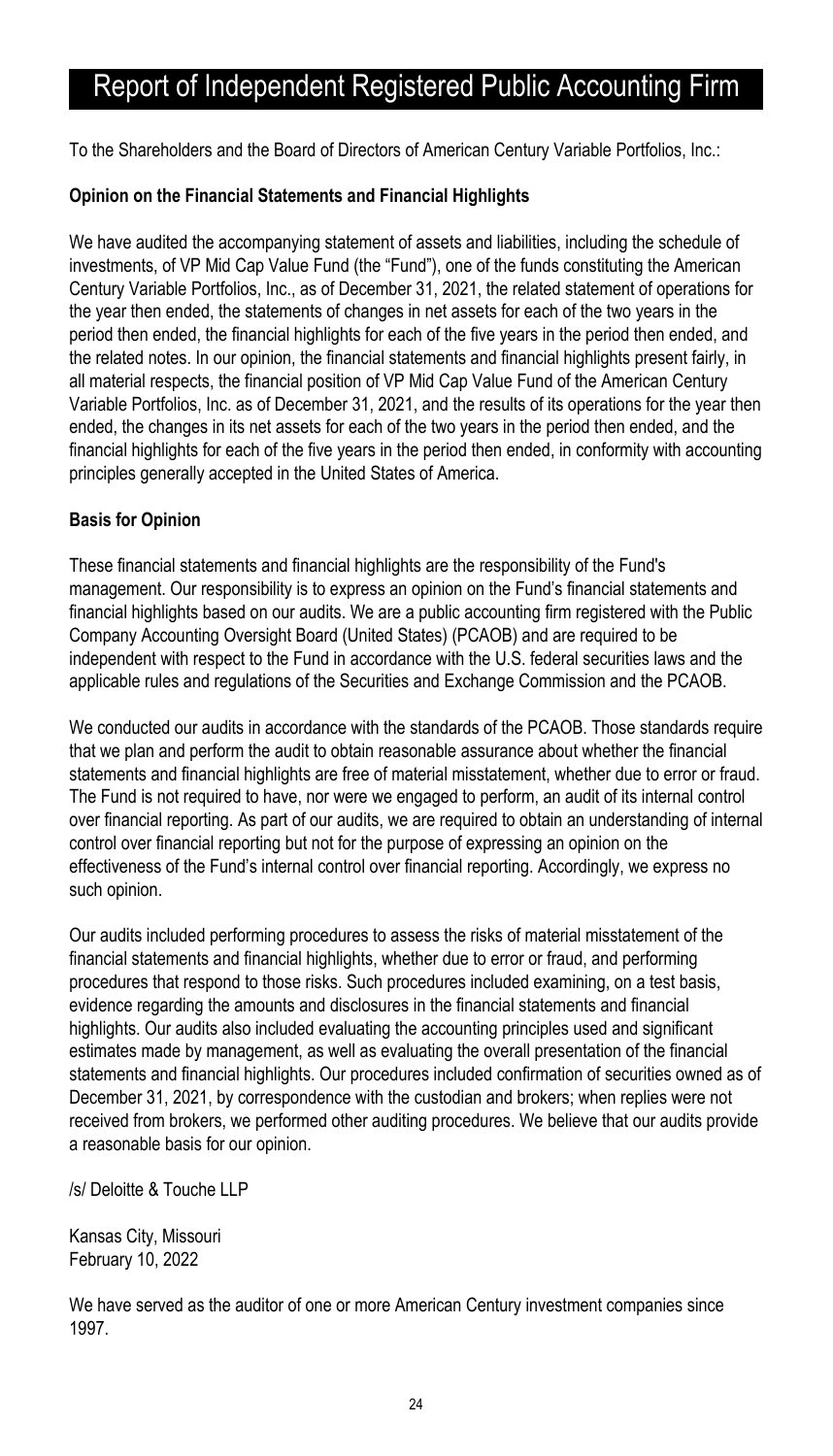### **Management**

#### <span id="page-26-0"></span>**The Board of Directors**

The individuals listed below serve as directors of the funds. Each director will continue to serve in this capacity until death, retirement, resignation or removal from office. The board has adopted a mandatory retirement age for directors who are not "interested persons," as that term is defined in the Investment Company Act (independent directors). Independent directors shall retire on December 31 of the year in which they reach their  $75<sup>th</sup>$  birthday.

Mr. Thomas is an "interested person" because he currently serves as President and Chief Executive Officer of American Century Companies, Inc. (ACC), the parent company of American Century Investment Management, Inc. (ACIM or the advisor). The other directors (more than threefourths of the total number) are independent. They are not employees, directors or officers of, and have no financial interest in, ACC or any of its wholly owned, direct or indirect, subsidiaries, including ACIM, American Century Investment Services, Inc. (ACIS) and American Century Services, LLC (ACS), and they do not have any other affiliations, positions or relationships that would cause them to be considered "interested persons" under the Investment Company Act. The directors serve in this capacity for seven (in the case of Jonathan S. Thomas, 16; and Stephen E. Yates, 8) registered investment companies in the American Century Investments family of funds.

The following table presents additional information about the directors. The mailing address for each director is 4500 Main Street, Kansas City, Missouri 64111.

| <b>Name</b><br>(Year of Birth)    | Position(s)<br><b>Held with</b><br>Funds | Length of<br><b>Time Served</b>                  | <b>Principal Occupation(s)</b><br><b>During Past 5 Years</b>                                                                                                                                                                                                                                                                                              | Number of<br>American<br>Century<br><b>Portfolios</b><br>Overseen<br>by Director | <b>Other</b><br><b>Directorships</b><br><b>Held During</b><br>Past 5 Years |
|-----------------------------------|------------------------------------------|--------------------------------------------------|-----------------------------------------------------------------------------------------------------------------------------------------------------------------------------------------------------------------------------------------------------------------------------------------------------------------------------------------------------------|----------------------------------------------------------------------------------|----------------------------------------------------------------------------|
| <b>Independent Directors</b>      |                                          |                                                  |                                                                                                                                                                                                                                                                                                                                                           |                                                                                  |                                                                            |
| Thomas W. Bunn Director<br>(1953) |                                          | <b>Since 2017</b>                                | Retired                                                                                                                                                                                                                                                                                                                                                   | 72                                                                               | SquareTwo<br>Financial                                                     |
| Chris H.<br>Cheesman<br>(1962)    | Director                                 | Since 2019                                       | Retired, Senior Vice<br>President & Chief Audit<br>Executive, AllianceBernstein<br>(1999 to 2018)                                                                                                                                                                                                                                                         | 72                                                                               | Alleghany<br>Corporation                                                   |
| <b>Barry Fink</b><br>(1955)       | Director                                 | <b>Since 2012</b><br>(independent<br>since 2016) | Retired                                                                                                                                                                                                                                                                                                                                                   | 72                                                                               | None                                                                       |
| Rajesh K. Gupta<br>(1960)         | Director                                 | Since 2019                                       | Partner Emeritus, SeaCrest<br><b>Investment Management</b><br>and SeaCrest Wealth<br>Management (2019 to<br>Present); Chief Executive<br>Officer and Chief Investment<br>Officer, SeaCrest<br>Investment Management<br>(2006 to 2019); Chief<br><b>Executive Officer and Chief</b><br>Investment Officer.<br>SeaCrest Wealth<br>Management (2008 to 2019) | 72                                                                               | None                                                                       |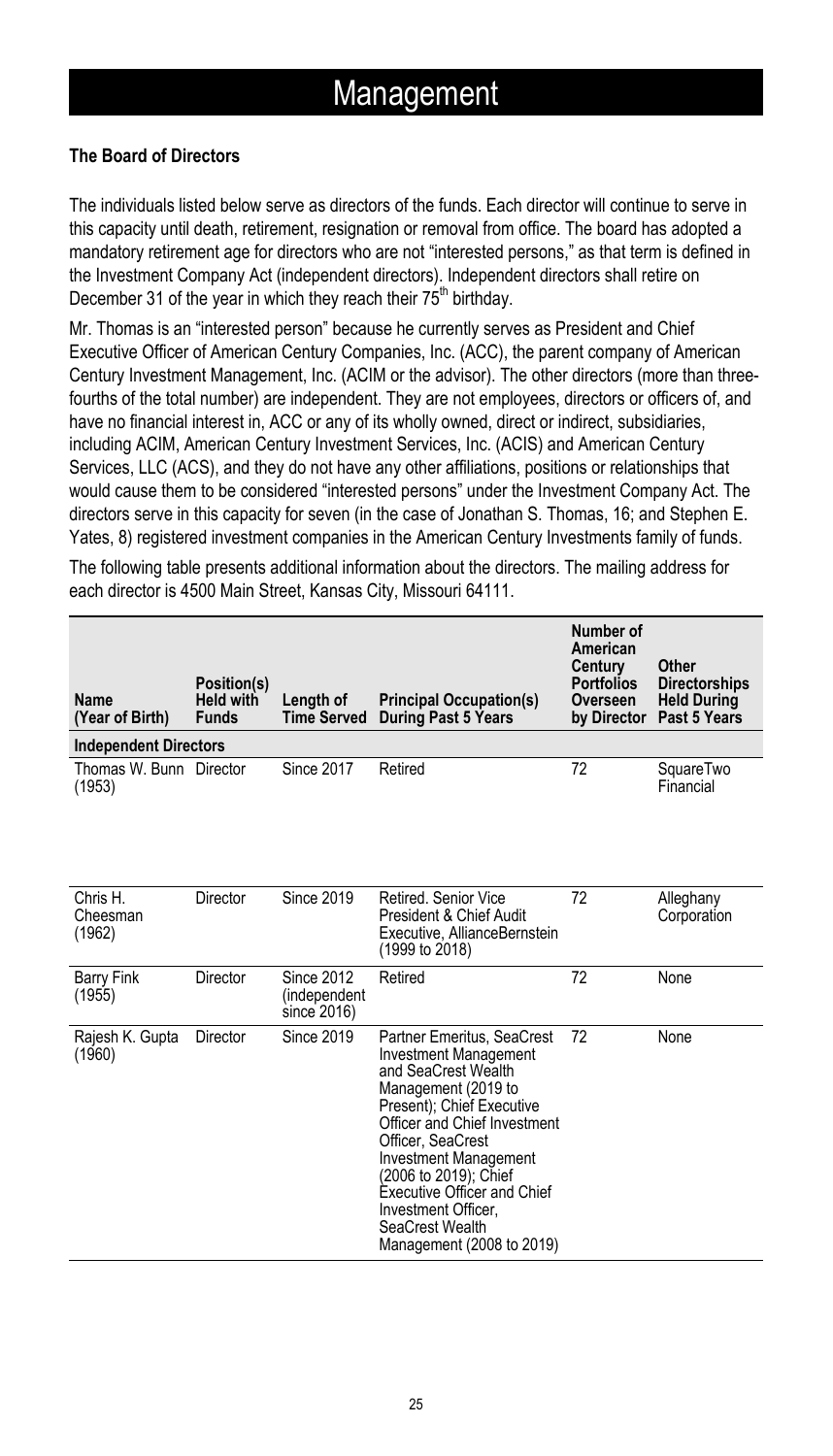| Name<br>(Year of Birth)                  | Position(s)<br><b>Held with</b><br><b>Funds</b> | Length of<br>Time<br><b>Served</b>            | <b>Principal Occupation(s)</b><br><b>During Past 5 Years</b>                                                                                                                 | Number of<br>American<br>Century<br><b>Portfolios</b><br><b>Overseen</b><br>by Director | <b>Other</b><br><b>Directorships</b><br><b>Held During</b><br>Past 5 Years                    |  |
|------------------------------------------|-------------------------------------------------|-----------------------------------------------|------------------------------------------------------------------------------------------------------------------------------------------------------------------------------|-----------------------------------------------------------------------------------------|-----------------------------------------------------------------------------------------------|--|
| <b>Independent Directors</b>             |                                                 |                                               |                                                                                                                                                                              |                                                                                         |                                                                                               |  |
| Lynn Jenkins<br>(1963)                   | Director                                        | Since 2019                                    | Consultant, LJ Strategies<br>(2019 to present); United<br>States Representative,<br>U.S. House of<br>Representatives (2009 to<br>2018)                                       | 72                                                                                      | MGP Ingredients,<br>Inc. (2019 to<br>2021)                                                    |  |
| Jan M. Lewis<br>(1957)                   | Director                                        | <b>Since 2011</b>                             | Retired                                                                                                                                                                      | 72                                                                                      | None                                                                                          |  |
| John R. Whitten <sup>(1)</sup><br>(1946) | Director                                        | <b>Since 2008</b>                             | Retired                                                                                                                                                                      | 72                                                                                      | Onto Innovation<br>Inc. (2019 to<br>2020); Rudolph<br>Technologies,<br>Inc. (2006 to<br>2019) |  |
| Stephen E. Yates<br>(1948)               | Director and<br>Chairman of<br>the Board        | <b>Since 2012</b><br>(Chairman<br>since 2018) | Retired                                                                                                                                                                      | 108                                                                                     | None                                                                                          |  |
| <b>Interested Director</b>               |                                                 |                                               |                                                                                                                                                                              |                                                                                         |                                                                                               |  |
| Jonathan S.<br>Thomas<br>(1963)          | Director                                        | <b>Since 2007</b>                             | <b>President and Chief</b><br>Executive Officer, ACC<br>(2007 to present). Also<br>serves as Chief Executive<br>Officer, ACS; Director,<br>ACC and other ACC<br>subsidiaries | 146                                                                                     | None                                                                                          |  |

(1) Effective December 31, 2021, John R. Whitten retired from the Board of Directors.

The Statement of Additional Information has additional information about the fund's directors and is available without charge, upon request, by calling 1-800-378-9878.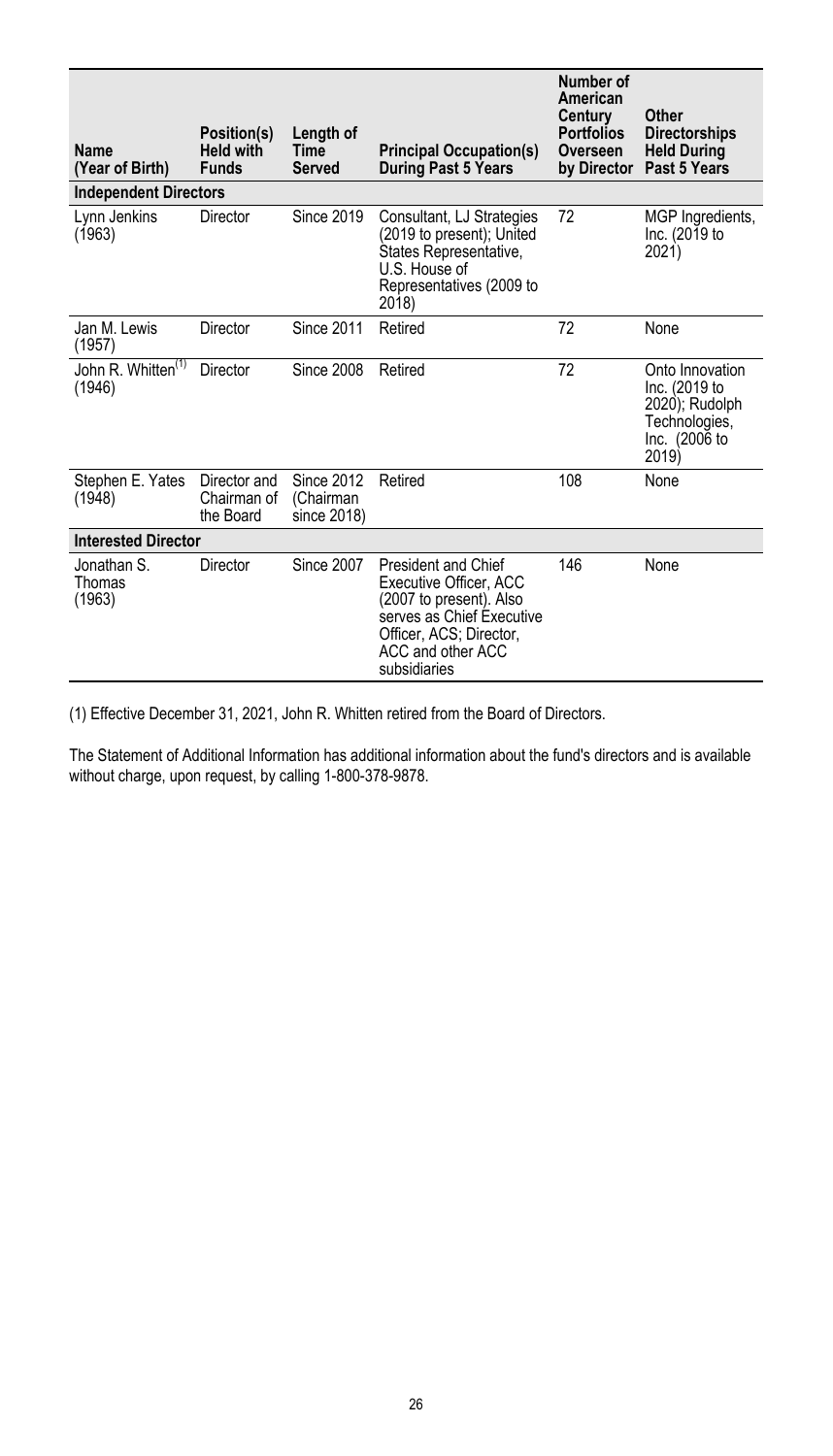#### **Officers**

The following table presents certain information about the executive officers of the funds. Each officer serves as an officer for 16 (in the case of Robert J. Leach, 15) investment companies in the American Century family of funds. No officer is compensated for his or her service as an officer of the funds. The listed officers are interested persons of the funds and are appointed or re-appointed on an annual basis. The mailing address for each officer listed below is 4500 Main Street, Kansas City, Missouri 64111.

| Name<br>(Year of Birth)       | <b>Offices with the Funds</b>                                       | <b>Principal Occupation(s) During the Past Five Years</b>                                                                                                                                                                                                                                                                         |
|-------------------------------|---------------------------------------------------------------------|-----------------------------------------------------------------------------------------------------------------------------------------------------------------------------------------------------------------------------------------------------------------------------------------------------------------------------------|
| Patrick Bannigan<br>(1965)    | President since 2019                                                | Executive Vice President and Director, ACC (2012 to<br>present); Chief Financial Officer, Chief Accounting<br>Officer and Treasurer, ACC (2015 to present). Also<br>serves as President, ACS; Vice President, ACIM; Chief<br>Financial Officer, Chief Accounting Officer and/or<br>Director, ACIM, ACS and other ACC subsidiaries |
| R. Wes Campbell<br>(1974)     | Chief Financial Officer and<br>Treasurer since 2018                 | Vice President, ACS, (2020 to present); Investment<br>Operations and Investment Accounting, ACS (2000 to<br>present)                                                                                                                                                                                                              |
| Amy D. Shelton<br>(1964)      | <b>Chief Compliance Officer</b><br>and Vice President since<br>2014 | Chief Compliance Officer, American Century funds,<br>(2014 to present); Chief Compliance Officer, ACIM<br>(2014 to present); Chief Compliance Officer, ACIS (2009<br>to present). Also serves as Vice President, ACIS                                                                                                             |
| John Pak<br>(1968)            | General Counsel and<br>Senior Vice President<br>since 2021          | General Counsel and Senior Vice President, ACC (2021<br>to present); Also serves as General Counsel and Senior<br>Vice President, ACIM, ACS and ACIS. Chief Legal<br>Officer of Investment and Wealth Management, The<br>Bank of New York Mellon (2014 to 2021)                                                                   |
| C. Jean Wade<br>(1964)        | Vice President since 2012                                           | Senior Vice President, ACS (2017 to present); Vice<br>President, ACS (2000 to 2017)                                                                                                                                                                                                                                               |
| Robert J. Leach<br>(1966)     | Vice President since 2006                                           | Vice President, ACS (2000 to present)                                                                                                                                                                                                                                                                                             |
| David H. Reinmiller<br>(1963) | Vice President since 2000                                           | Attorney, ACC (1994 to present). Also serves as Vice<br>President. ACIM and ACS                                                                                                                                                                                                                                                   |
| Ward D. Stauffer<br>(1960)    | Secretary since 2005                                                | Attorney, ACC (2003 to present)                                                                                                                                                                                                                                                                                                   |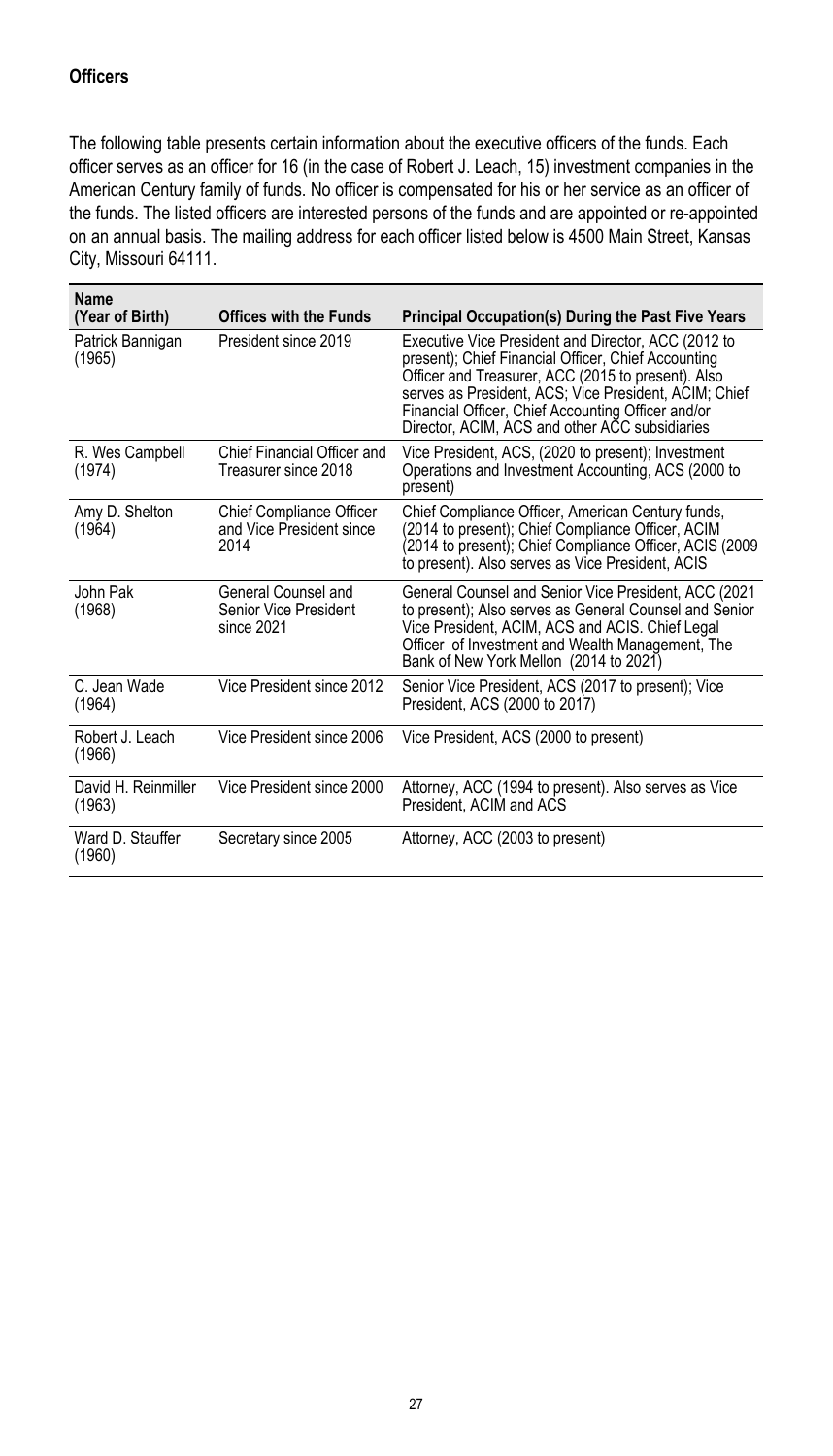#### <span id="page-29-0"></span>**Proxy Voting Policies**

A description of the policies that the fund's investment advisor uses in exercising the voting rights associated with the securities purchased and/or held by the fund is available without charge, upon request, by calling 1-800-378-9878. It is also available on American Century Investments' website at americancentury.com/proxy and on the Securities and Exchange Commission's website at sec.gov. Information regarding how the investment advisor voted proxies relating to portfolio securities during the most recent 12-month period ended June 30 is available on americancentury.com/proxy. It is also available at sec.gov.

#### **Quarterly Portfolio Disclosure**

The fund files its complete schedule of portfolio holdings with the Securities and Exchange Commission (SEC) for the first and third quarters of each fiscal year as an exhibit to its reports on Form N-PORT. These portfolio holdings are available on the fund's website at ipro.americancentury.com (for Investment Professionals) and, upon request, by calling 1-800-378-9878. The fund's Form N-PORT reports are available on the SEC's website at sec.gov.

#### **Other Tax Information**

The following information is provided pursuant to provisions of the Internal Revenue Code.

For corporate taxpayers, the fund hereby designates \$7,414,408, or up to the maximum amount allowable, of ordinary income distributions paid during the fiscal year ended December 31, 2021 as qualified for the corporate dividends received deduction.